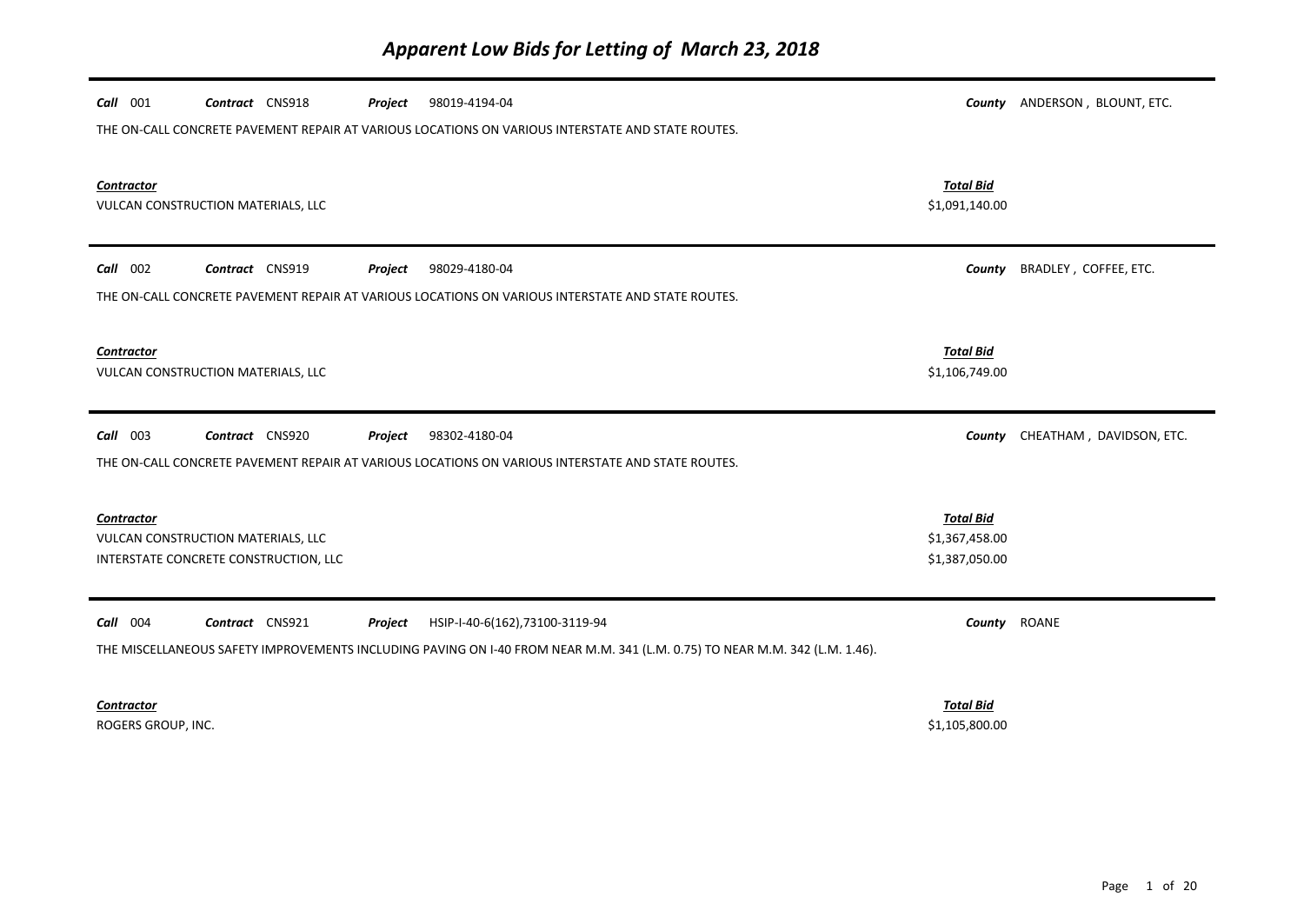#### *Call* 005 *Contract* CNS902 *Project County* TIPTON PHSIP-3(130),84102-3211-94

THE CONSTRUCTION OF TURN LANES ON U.S. 51 (S.R. 3) AT THE INTERSECTION OF CHARLES PLACE (L.M. 2.27) IN ATOKA, INCLUDING GRADING, DRAINAGE AND PAVING.

| <b>Contractor</b><br>KIEWIT INFRASTRUCTURE SOUTH CO.<br>FORD CONSTRUCTION COMPANY<br>MADDEN PHILLIPS CONSTRUCTION, INC.<br>FERRELL PAVING, INC.                                             | <b>Total Bid</b><br>\$455,391.50<br>\$466,452.00<br>\$485,483.50<br>\$494,350.29 |                               |
|---------------------------------------------------------------------------------------------------------------------------------------------------------------------------------------------|----------------------------------------------------------------------------------|-------------------------------|
| Contract CNS917<br>STP/HSIP-1(371),93001-3264-94,93001-8264-14,STP/HSIP-26(69),93002-3216-94,93002-<br><b>Call</b> 006<br>Project<br>8216-14, STP/HSIP-84(12), 93004-3223-94, 93004-8223-14 |                                                                                  | County WHITE                  |
| THE RESURFACING ON U.S. 70 (S.R. 1 AND S.R. 26) AND ON S.R. 84.                                                                                                                             |                                                                                  |                               |
| <b>Contractor</b><br>ROGERS GROUP, INC.                                                                                                                                                     | <b>Total Bid</b><br>\$2,579,600.68                                               |                               |
| <b>Call</b> 007<br>Contract CNS130<br>98100-4103-04<br>Project                                                                                                                              |                                                                                  | County ANDERSON, BLOUNT, ETC. |
| THE RANDOM ON-CALL ATTENUATOR REPAIR ON VARIOUS INTERSTATE AND STATE ROUTES.                                                                                                                |                                                                                  |                               |
| <b>Contractor</b><br>LU, INC.<br>SITE-SAFE PRODUCTS, LLC D/B/A SITE-SAFE,                                                                                                                   | <b>Total Bid</b><br>\$572,074.30<br>\$609,072.18                                 |                               |
| Call 008<br>Contract CNS139<br>98100-4104-04<br>Project                                                                                                                                     | County                                                                           | ANDERSON, BLOUNT, ETC.        |
| THE ON-CALL GUARDRAIL REPAIR AND NEW GUARDRAIL INSTALLATION ON VARIOUS INTERSTATE AND STATE ROUTES.                                                                                         |                                                                                  |                               |
| Contractor<br>TENNESSEE GUARDRAIL, INC.                                                                                                                                                     | <b>Total Bid</b><br>\$2,954,032.50                                               |                               |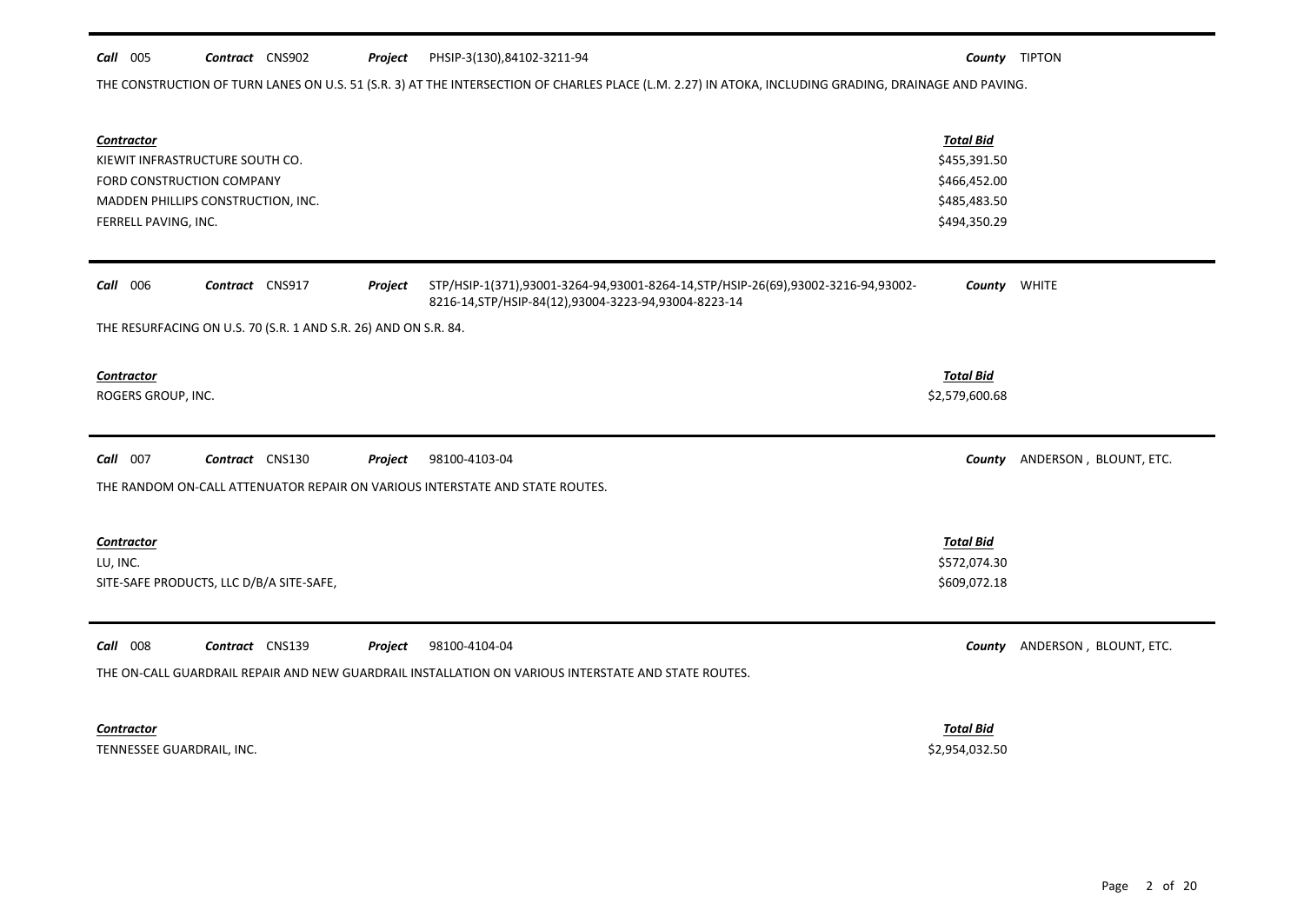| Call 009                                     | Contract CNS141                          | Project | 98302-4193-04                                                                                       | County                             | BEDFORD, CHEATHAM, ETC. |
|----------------------------------------------|------------------------------------------|---------|-----------------------------------------------------------------------------------------------------|------------------------------------|-------------------------|
|                                              |                                          |         | THE ON-CALL GUARDRAIL REPAIR AND NEW GUARDRAIL INSTALLATION ON VARIOUS INTERSTATE AND STATE ROUTES. |                                    |                         |
|                                              |                                          |         |                                                                                                     |                                    |                         |
| <b>Contractor</b><br>R. D. CONSTRUCTION, LLC |                                          |         |                                                                                                     | <b>Total Bid</b><br>\$4,595,282.50 |                         |
|                                              |                                          |         |                                                                                                     |                                    |                         |
| $Call$ 010                                   | Contract CNS143                          | Project | 98049-4184-04                                                                                       | County                             | BENTON, CARROLL, ETC.   |
|                                              |                                          |         | THE ON-CALL GUARDRAIL REPAIR AND NEW GUARDRAIL INSTALLATION ON VARIOUS INTERSTATE AND STATE ROUTES. |                                    |                         |
|                                              |                                          |         |                                                                                                     |                                    |                         |
| <b>Contractor</b>                            | F8TH CONSTRUCTION COMPANY, LLC           |         |                                                                                                     | <b>Total Bid</b><br>\$949,304.50   |                         |
|                                              | TRI-STATE GUARDRAIL & SIGN CO., INC.     |         |                                                                                                     | \$1,042,704.00                     |                         |
|                                              |                                          |         |                                                                                                     |                                    |                         |
|                                              |                                          |         |                                                                                                     |                                    |                         |
| $Call$ $011$                                 | Contract CNS132                          | Project | 98049-4182-04                                                                                       | County                             | BENTON, CARROLL, ETC.   |
|                                              |                                          |         | THE RANDOM ON-CALL ATTENUATOR REPAIR ON VARIOUS INTERSTATE AND STATE ROUTES.                        |                                    |                         |
|                                              |                                          |         |                                                                                                     |                                    |                         |
| Contractor                                   |                                          |         |                                                                                                     | <b>Total Bid</b>                   |                         |
| LU, INC.                                     | SITE-SAFE PRODUCTS, LLC D/B/A SITE-SAFE, |         |                                                                                                     | \$622,884.97<br>\$906,412.75       |                         |
| TRAF-MARK INDUSTRIES, L.L.C.                 |                                          |         |                                                                                                     | \$907,619.30                       |                         |
|                                              |                                          |         |                                                                                                     |                                    |                         |
| Call 012                                     | Contract CNS140                          | Project | 98029-4186-04                                                                                       | County                             | BLEDSOE, BRADLEY, ETC.  |
|                                              |                                          |         | THE ON-CALL GUARDRAIL REPAIR AND NEW GUARDRAIL INSTALLATION ON VARIOUS INTERSTATE AND STATE ROUTES. |                                    |                         |
| Contractor                                   |                                          |         |                                                                                                     | <b>Total Bid</b>                   |                         |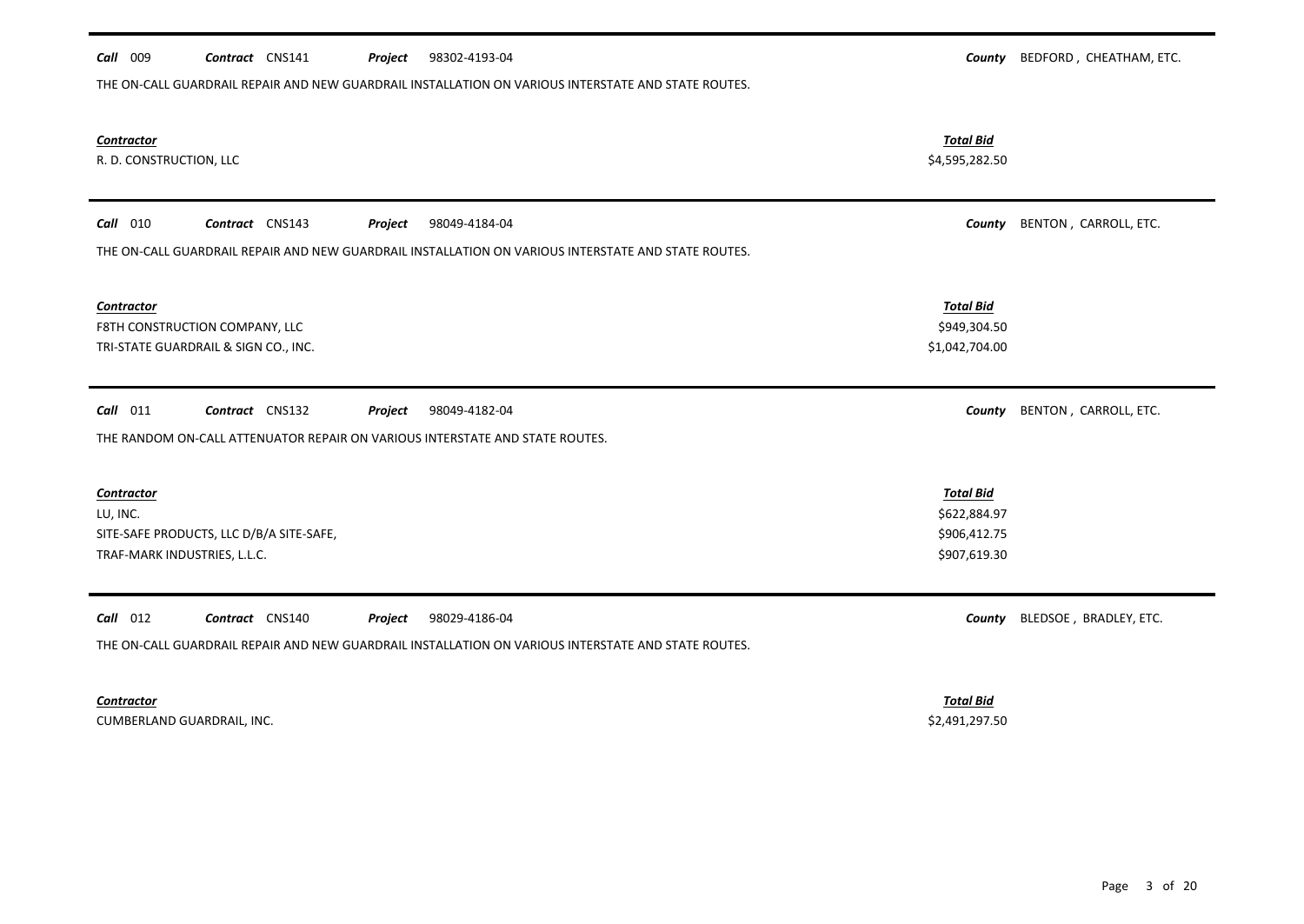## *Call* 013 *Contract* CNS123 *Project County* BLEDSOE & RHEA NH/HSIP-29(106),72079-3211-94,72079-8211-14,STP-30(80),04003-8217-14

THE RESURFACING ON S.R. 30 FROM EAST OF PORCH ROCK ROAD TO THE RHEA COUNTY LINE AND ON U.S. 27 (S.R. 29) FROM NORTH OF BLACK OAKS ESTATES DRIVE TO NORTH OF S.R. 60.

| <b>Contractor</b><br>ROGERS GROUP, INC.                                                                                                                                                      | <b>Total Bid</b><br>\$1,507,313.69                   |                       |
|----------------------------------------------------------------------------------------------------------------------------------------------------------------------------------------------|------------------------------------------------------|-----------------------|
| $Call$ 014<br>Contract CNS096<br>Project<br>STP-2(257),06004-8247-14                                                                                                                         | County                                               | <b>BRADLEY</b>        |
| THE RESURFACING ON U.S. 11 (S.R. 2) FROM NEAR ANATOLE LANE (L.M. 15.15) TO SOUTH OF OLD HIGHWAY 11 (L.M. 18.20).                                                                             |                                                      |                       |
| <b>Contractor</b><br>TALLEY CONSTRUCTION COMPANY, INC.<br>WRIGHT BROTHERS CONSTRUCTION COMPANY, IN                                                                                           | <b>Total Bid</b><br>\$722,685.89<br>\$789,201.65     |                       |
| <b>Call</b> 015<br>Contract CNS119<br>98029-4185-04<br>Project<br>THE RANDOM ON-CALL ATTENUATOR REPAIR ON VARIOUS INTERSTATE AND STATE ROUTES.                                               | County                                               | BRADLEY, DEKALB, ETC. |
| <b>Contractor</b><br>LU, INC.<br>SITE-SAFE PRODUCTS, LLC D/B/A SITE-SAFE,                                                                                                                    | <b>Total Bid</b><br>\$503,142.51<br>\$564,102.37     |                       |
| Call 016<br>Contract CNS045<br>NH-SIP-I-75-3(172),07100-3145-94<br>Project<br>THE GRADING, DRAINAGE AND PAVING ON I-75 AT THE SOUTHBOUND WELCOME CENTER EXIT RAMP (L.M. 31.30 - L.M. 31.63). |                                                      | County CAMPBELL       |
| Contractor<br>POTTER SOUTH EAST LLC<br>TWIN K CONSTRUCTION, INC.                                                                                                                             | <b>Total Bid</b><br>\$1,415,770.55<br>\$1,415,991.57 |                       |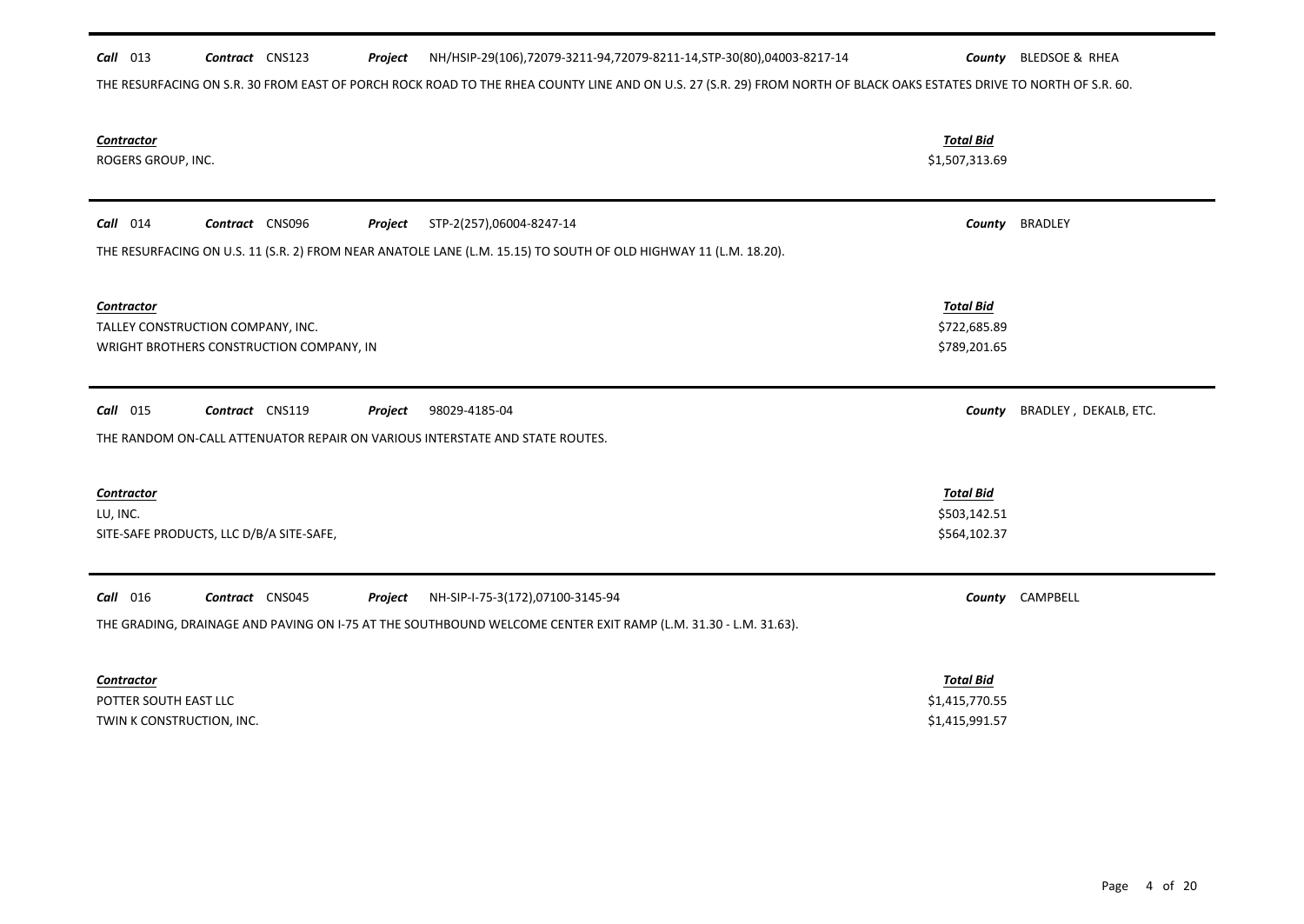| $Call$ 017                                                                                                                                      | Contract CNS097                                                    | Project | NH/HSIP-1(379),08001-3247-94,08001-8247-14,STP/HSIP-145(5),08005-3229-94,08005-<br>8229-14                                                 |                                                                    | County CANNON                       |  |  |
|-------------------------------------------------------------------------------------------------------------------------------------------------|--------------------------------------------------------------------|---------|--------------------------------------------------------------------------------------------------------------------------------------------|--------------------------------------------------------------------|-------------------------------------|--|--|
| THE RESURFACING ON S.R. 145 FROM NORTH OF OVERHEAD BRIDGE TO S.R. 96 AND ON U.S. 70S (S.R. 1) FROM WEST OF MEARS DRIVE TO WEST OF BRAGG STREET. |                                                                    |         |                                                                                                                                            |                                                                    |                                     |  |  |
| <b>Contractor</b><br>TINSLEY ASPHALT, LLC<br>ROGERS GROUP, INC.                                                                                 | WRIGHT PAVING CONTRACTORS, INC.                                    |         |                                                                                                                                            | <b>Total Bid</b><br>\$731,794.78<br>\$799,946.44<br>\$1,010,179.70 |                                     |  |  |
| Call 018                                                                                                                                        | Contract CNS164                                                    | Project | 08999-3604-04                                                                                                                              |                                                                    | County CANNON                       |  |  |
|                                                                                                                                                 |                                                                    |         | THE CONSTRUCTION OF A T.D.O.T. MAINTENANCE BUILDING ON OLD MCMINNVILLE ROAD IN WOODBURY.                                                   |                                                                    |                                     |  |  |
| <b>Contractor</b>                                                                                                                               |                                                                    |         |                                                                                                                                            | <b>Total Bid</b>                                                   |                                     |  |  |
| HUDSON CONSTRUCTION CO.                                                                                                                         |                                                                    |         |                                                                                                                                            | \$278,718.63                                                       |                                     |  |  |
|                                                                                                                                                 | PRESTON BROTHERS CONSTRUCTION                                      |         |                                                                                                                                            | \$410,965.00                                                       |                                     |  |  |
| TRINITY BUILDERS, INC.                                                                                                                          |                                                                    |         |                                                                                                                                            | \$463,700.00                                                       |                                     |  |  |
| <b>Call</b> 019                                                                                                                                 | Contract CNS162                                                    | Project | 09035-4218-04                                                                                                                              |                                                                    | County CARROLL                      |  |  |
|                                                                                                                                                 | THE REPAIR OF THE BRIDGE ON S.R. 436 OVER REEDY CREEK (L.M. 0.68). |         |                                                                                                                                            |                                                                    |                                     |  |  |
|                                                                                                                                                 |                                                                    |         | <b>CONTRACT WITHDRAWN</b>                                                                                                                  |                                                                    |                                     |  |  |
| <b>Contractor</b>                                                                                                                               |                                                                    |         |                                                                                                                                            | <b>Total Bid</b>                                                   |                                     |  |  |
| <b>Call</b> 020                                                                                                                                 | Contract CNS121                                                    | Project | 82094-4219-04, HSIP-44(9), 82094-3219-94, NH/HSIP-37(21), 82008-3220-94, 82008-8220-<br>14, STP/HSIP-400(33), 10019-3225-94, 10019-8225-14 |                                                                    | <b>County CARTER &amp; SULLIVAN</b> |  |  |
|                                                                                                                                                 |                                                                    |         | THE RESURFACING ON S.R. 400 IN CARTER COUNTY AND ON U.S. 19E (S.R. 37) AND S.R. 44 IN SULLIVAN COUNTY.                                     |                                                                    |                                     |  |  |
| <b>Contractor</b>                                                                                                                               |                                                                    |         |                                                                                                                                            | <b>Total Bid</b>                                                   |                                     |  |  |
| SUMMERS-TAYLOR, INC.                                                                                                                            |                                                                    |         |                                                                                                                                            | \$2,429,617.95                                                     |                                     |  |  |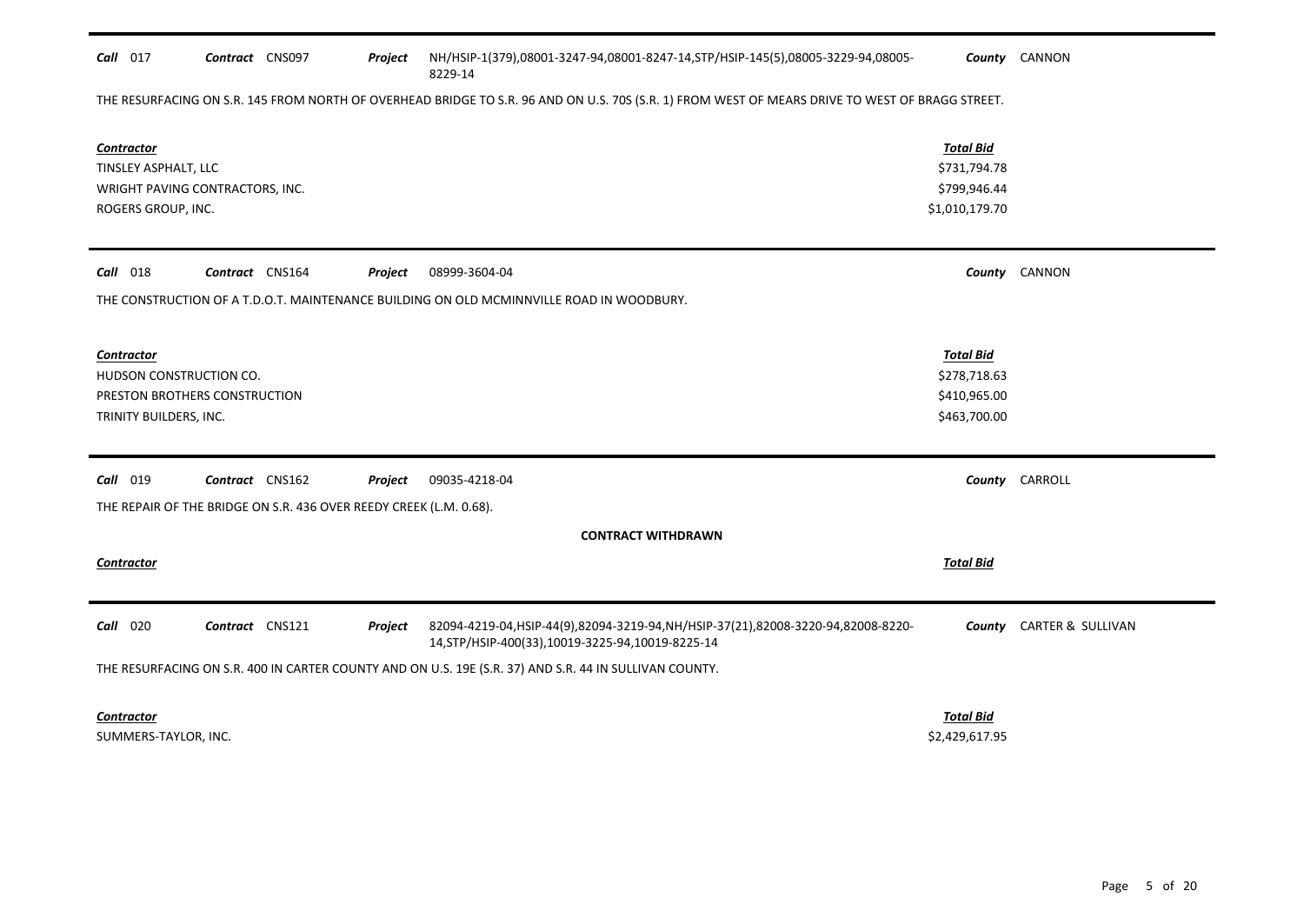# *Call* 021 *Contract* CNS150 *Project County* CHESTER & MCNAIRY HSIP-22(88),12004-3228-94,12004-4228-04 THE RESURFACING ON S.R. 22 A FROM S.R. 22 IN MCNAIRY COUNTY (L.M. 0.00), THROUGH CHESTER COUNTY TO THE HENDERSON COUNTY LINE (L.M. 14.95).

| <b>Contractor</b><br>DELTA CONTRACTING COMPANY, LLC                                                                                                                                                   | <b>Total Bid</b><br>\$2,437,549.02               |                                  |
|-------------------------------------------------------------------------------------------------------------------------------------------------------------------------------------------------------|--------------------------------------------------|----------------------------------|
| Contract CNS010<br>Call 022<br>Project<br>R-PHSIP-9(81),15003-3239-94<br>THE INSTALLATION OF SIGNALS ON U.S. 25 (U.S. 70, S.R. 9, EAST BROADWAY) FROM L.M. 5.80 TO L.M. 6.30 IN NEWPORT.              | County COCKE                                     |                                  |
| <b>Contractor</b><br>SOUTHERN CONSTRUCTORS, INC.<br>STANSELL ELECTRIC COMPANY, INC.                                                                                                                   | <b>Total Bid</b><br>\$483,805.00<br>\$492,286.30 |                                  |
| $Call$ 023<br>Contract CNS001<br>19005-4165-04, NH-I-40-4 (88), 19005-8165-44<br>Project<br>THE RESURFACING ON I-40 FROM WEST OF CHURCH STREET (L.M. 17.28) TO EAST OF ARLINGTON AVENUE (L.M. 21.40). |                                                  | <b>County</b> DAVIDSON           |
| Contractor<br>VULCAN CONSTRUCTION MATERIALS, LLC                                                                                                                                                      | <b>Total Bid</b><br>\$8,886,830.60               |                                  |
| Call 024<br>Contract CNS131<br>98302-4192-04<br>Project<br>THE RANDOM ON-CALL ATTENUATOR REPAIR ON VARIOUS INTERSTATE AND STATE ROUTES.                                                               |                                                  | County DAVIDSON, HUMPHREYS, ETC. |
| Contractor<br>LU, INC.<br>SITE-SAFE PRODUCTS, LLC D/B/A SITE-SAFE,                                                                                                                                    | <b>Total Bid</b><br>\$577,946.22<br>\$685,955.89 |                                  |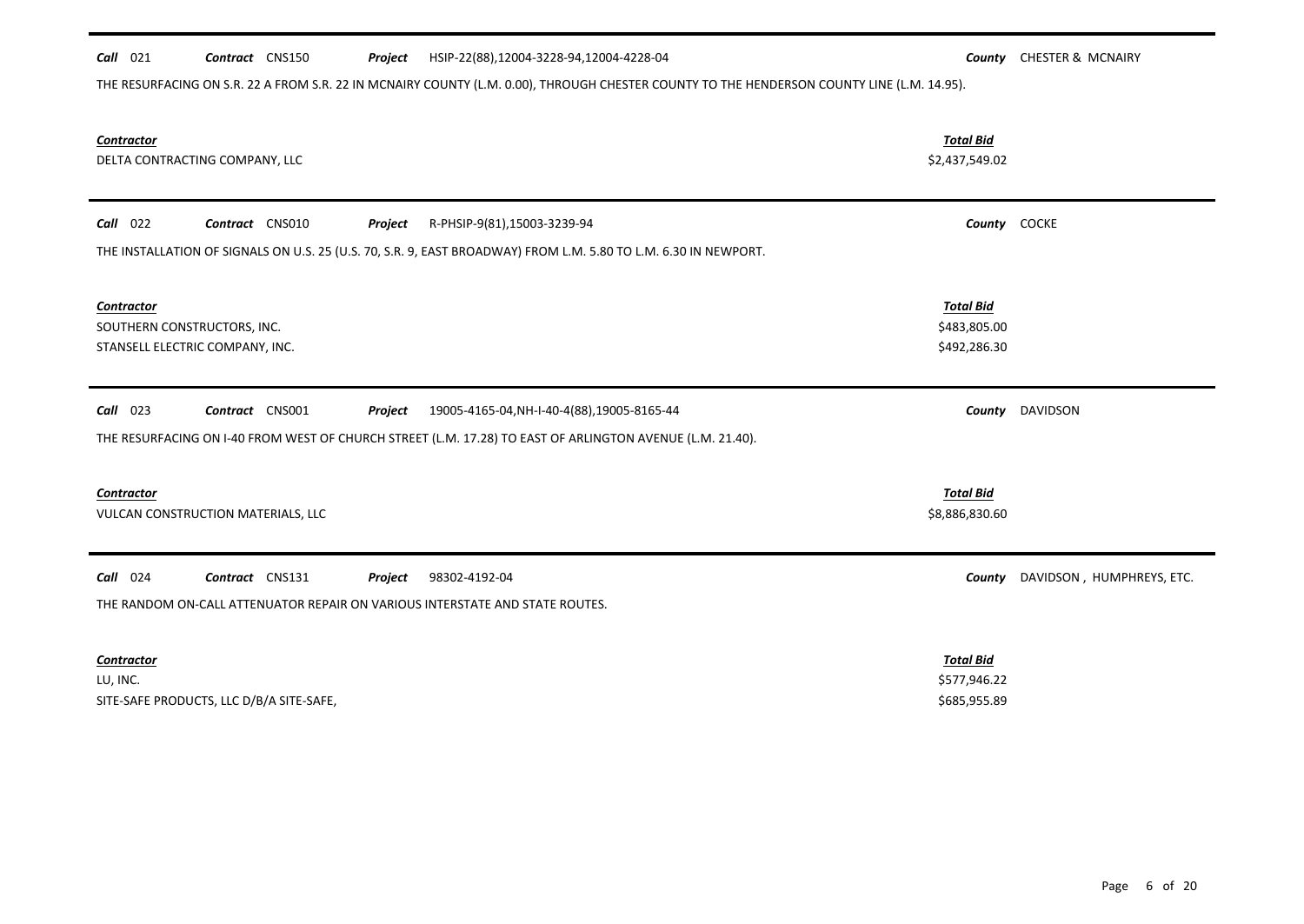| Call 025                                                                               | Contract CNS114                                                               | Project | 22002-4252-04, HSIP-1(385), 22002-3252-94                                                                        |                                                                        | County DICKSON |
|----------------------------------------------------------------------------------------|-------------------------------------------------------------------------------|---------|------------------------------------------------------------------------------------------------------------------|------------------------------------------------------------------------|----------------|
|                                                                                        |                                                                               |         | THE RESURFACING ON U.S. 70 (S.R. 1) FROM THE HUMPHREYS COUNTY LINE (L.M. 0.00) TO VALLEY WOOD DRIVE (L.M. 6.70). |                                                                        |                |
| <b>Contractor</b><br>JONES BROS. CONTRACTORS, LLC<br>TENNESSEE VALLEY PAVING CO., INC. | EUBANK ASPHALT PAVING & SEALING                                               |         |                                                                                                                  | <b>Total Bid</b><br>\$978,565.60<br>\$1,262,577.15<br>\$1,675,269.75   |                |
| $Call$ 026                                                                             | Contract CNS152                                                               | Project | HSIP-235(11),22013-3203-94                                                                                       |                                                                        | County DICKSON |
|                                                                                        |                                                                               |         | THE MISCELLANEOUS SAFETY IMPROVEMENTS ON S.R. 235 FROM S.R. 46 (L.M. 2.08) TO S.R. 49 (L.M. 10.22).              |                                                                        |                |
| <b>Contractor</b><br>SUPERIOR TRAFFIC CONTROL, LLC                                     |                                                                               |         |                                                                                                                  | <b>Total Bid</b><br>\$57,114.40                                        |                |
| $Call$ 027                                                                             | Contract CNS129                                                               | Project | STP/HSIP-49(46),22009-3223-94,22009-8223-14, STP-49(45), 22009-8222-14                                           |                                                                        | County DICKSON |
|                                                                                        |                                                                               |         | THE RESURFACING ON S.R. 49 FROM THE HOUSTON COUNTY LINE (L.M. 0.00) TO S.R. 48 (L.M. 14.33).                     |                                                                        |                |
| <b>Contractor</b><br>JONES BROS. CONTRACTORS, LLC<br>TENNESSEE VALLEY PAVING CO., INC. | EUBANK ASPHALT PAVING & SEALING                                               |         |                                                                                                                  | <b>Total Bid</b><br>\$1,367,246.00<br>\$1,783,493.25<br>\$2,214,112.50 |                |
| Call 028                                                                               | Contract CNS067                                                               | Project | 24013-4230-04, HSIP-194(14), 24013-3230-94, STP/HSIP-194(13), 24013-3229-94, 24013-<br>8229-14                   |                                                                        | County FAYETTE |
|                                                                                        | THE RESURFACING ON S.R. 194 FROM S.R. 57 (L.M. 0.00) TO S.R. 193 (L.M. 9.02). |         |                                                                                                                  |                                                                        |                |
| <b>Contractor</b><br>LEHMAN-ROBERTS COMPANY                                            | STANDARD CONSTRUCTION COMPANY, INC.                                           |         |                                                                                                                  | <b>Total Bid</b><br>\$2,213,402.68<br>\$2,590,654.13                   |                |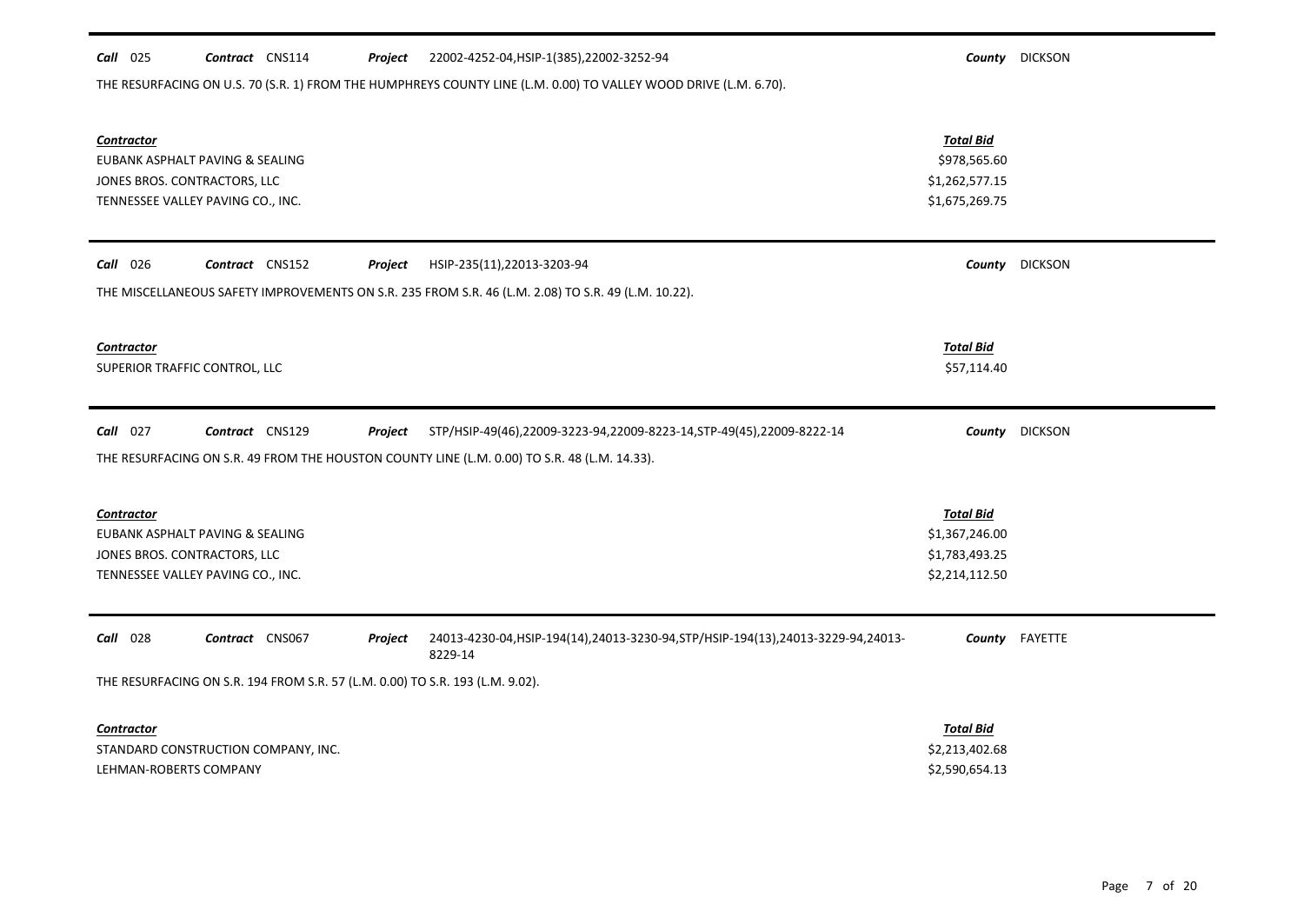| Contractor<br>F8TH CONSTRUCTION COMPANY, LLC | TRI-STATE GUARDRAIL & SIGN CO., INC.                                |         |                                                                                                                                                                         | <b>Total Bid</b><br>\$898,888.00<br>\$1,132,204.00 |                               |
|----------------------------------------------|---------------------------------------------------------------------|---------|-------------------------------------------------------------------------------------------------------------------------------------------------------------------------|----------------------------------------------------|-------------------------------|
| Call<br>030                                  | Contract CNS098                                                     | Project | 25003-4228-04,25006-4223-04,25007-4207-04,HSIP-154(7),25006-3223-94,HSIP-<br>297(12),25007-3207-94,HSIP-52(85),25003-3228-94                                            | County                                             | <b>FENTRESS</b>               |
|                                              | THE RESURFACING (MICROSURFACING) ON S.R. 52, S.R. 154 AND S.R. 297. |         |                                                                                                                                                                         |                                                    |                               |
| Contractor<br>HUDSON CONSTRUCTION COMPANY    |                                                                     |         |                                                                                                                                                                         | <b>Total Bid</b><br>\$2,031,507.65                 |                               |
| $Call$ 031                                   | Contract CNS099                                                     | Project | STP/HSIP-164(5),67011-3222-94,67011-8222-14,STP/HSIP-85(29),25005-3226-94,25005-<br>8226-14, STP-85(28), 67006-8230-14                                                  | County                                             | <b>FENTRESS &amp; OVERTON</b> |
| COUNTY.                                      |                                                                     |         | THE RESURFACING IN OVERTON COUNTY ON S.R. 164 FROM SOUTH OF ROGER NORROD LANE TO S.R. 85, AND ON S.R. 85 FROM WEST OF S.R. 164 TO WEST OF OLD GRIMSLEY ROAD IN FENTRESS |                                                    |                               |
| Contractor<br>PAVEMENT RESTORATIONS, INC.    |                                                                     |         |                                                                                                                                                                         | <b>Total Bid</b><br>\$1,216,190.00                 |                               |
| $Call$ 032                                   | Contract CNS100                                                     | Project | STP-399(10),31011-8212-14                                                                                                                                               |                                                    | County GRUNDY                 |
|                                              |                                                                     |         | THE RESURFACING ON S.R. 399 FROM S.R. 108 (L.M. 0.00) TO THE SEQUATCHIE COUNTY LINE (L.M. 4.78).                                                                        |                                                    |                               |
|                                              |                                                                     |         |                                                                                                                                                                         |                                                    |                               |
| Contractor<br>TINSLEY ASPHALT, LLC           |                                                                     |         |                                                                                                                                                                         | <b>Total Bid</b><br>\$852,339.45                   |                               |

**Call** 029 **Contract** CNS142 **Project** 98049-4183-04 **County County FAYETTE**, LAUDERDALE, ETC. Project 98049-4183-04

THE ON-CALL GUARDRAIL REPAIR AND NEW GUARDRAIL INSTALLATION ON VARIOUS INTERSTATE AND STATE ROUTES.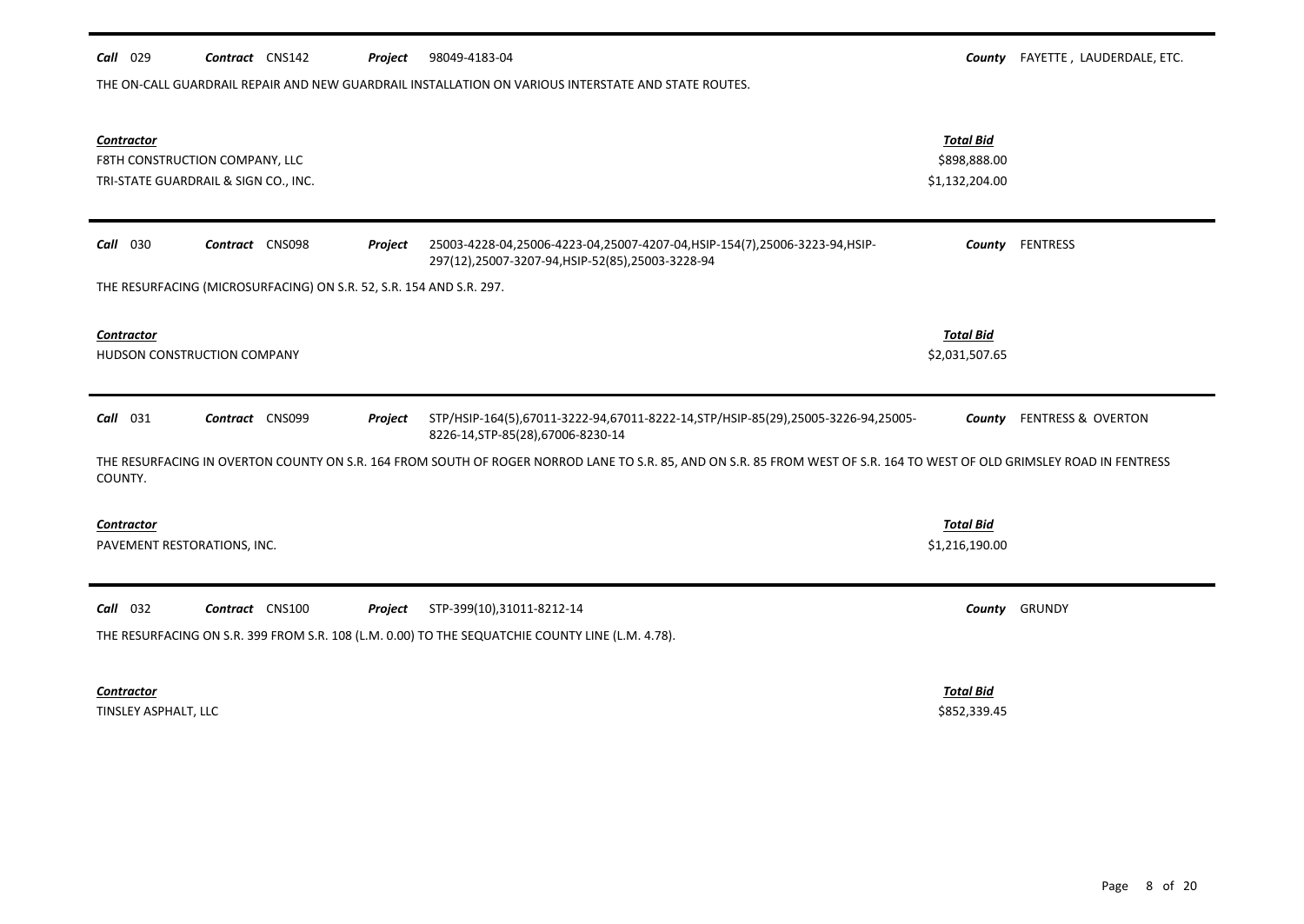# *Call* 033 *Contract* CNS110 *Project County* HAMBLEN STP/HSIP-160(13),32008-3220-94,32008-8220-14,STP-113(25),32017-8211-14

THE RESURFACING ON S.R. 113 FROM S.R. 160 (L.M. 2.63) TO NEAR S.R. 340 (L.M. 5.75) AND ON S.R. 160 FROM NEAR THE I-81 RAMP (L.M. 3.76) TO NEAR EAST CROXDALE ROAD (L.M. 7.12).

| <b>Contractor</b><br>APAC-ATLANTIC, INC.<br>DURACAP ASPHALT PAVING CO., INC.                                                                                                                                       | <b>Total Bid</b><br>\$1,860,686.15<br>\$2,268,628.93 |                |
|--------------------------------------------------------------------------------------------------------------------------------------------------------------------------------------------------------------------|------------------------------------------------------|----------------|
| Contract CNS147<br>$Call$ 034<br>STP/HSIP-22(86),39005-3221-94,39005-8221-14,STP/HSIP-22(87),39005-3222-94,39005-<br>Project<br>8222-14                                                                            | County                                               | HENDERSON      |
| THE RESURFACING WITH HOT IN-PLACE RECYCLING ON S.R. 22 FROM JANE LANE (L.M. 12.62) TO I-40 (L.M. 21.16).                                                                                                           |                                                      |                |
| <b>Contractor</b><br>DELTA CONTRACTING COMPANY, LLC                                                                                                                                                                | <b>Total Bid</b><br>\$3,718,746.22                   |                |
| <b>Call</b> 035<br>Contract CNS148<br>NH/HSIP-76(103),40011-3273-94,40011-8273-14<br>Project<br>THE RESURFACING ON U.S. 79 (S.R. 76) FROM WEST ANTIOCH ROAD (L.M. 25.45) TO NEAR THE TENNESSEE RIVER (L.M. 31.32). | County                                               | <b>HENRY</b>   |
| <b>Contractor</b><br>DELTA CONTRACTING COMPANY, LLC                                                                                                                                                                | <b>Total Bid</b><br>\$3,267,578.36                   |                |
| Contract CNS101<br><b>Call</b> 036<br>STP/HSIP-290(8),44043-3205-94,44043-8205-14<br>Project                                                                                                                       |                                                      | County JACKSON |
| THE RESURFACING ON S.R. 290 FROM S.R. 53 (L.M. 0.00) TO S.R. 56 (L.M. 10.60).                                                                                                                                      |                                                      |                |
| <b>Contractor</b><br>PAVEMENT RESTORATIONS, INC.                                                                                                                                                                   | <b>Total Bid</b><br>\$818,071.20                     |                |

 $\blacksquare$ 

 $\overline{\phantom{0}}$ 

 $\blacksquare$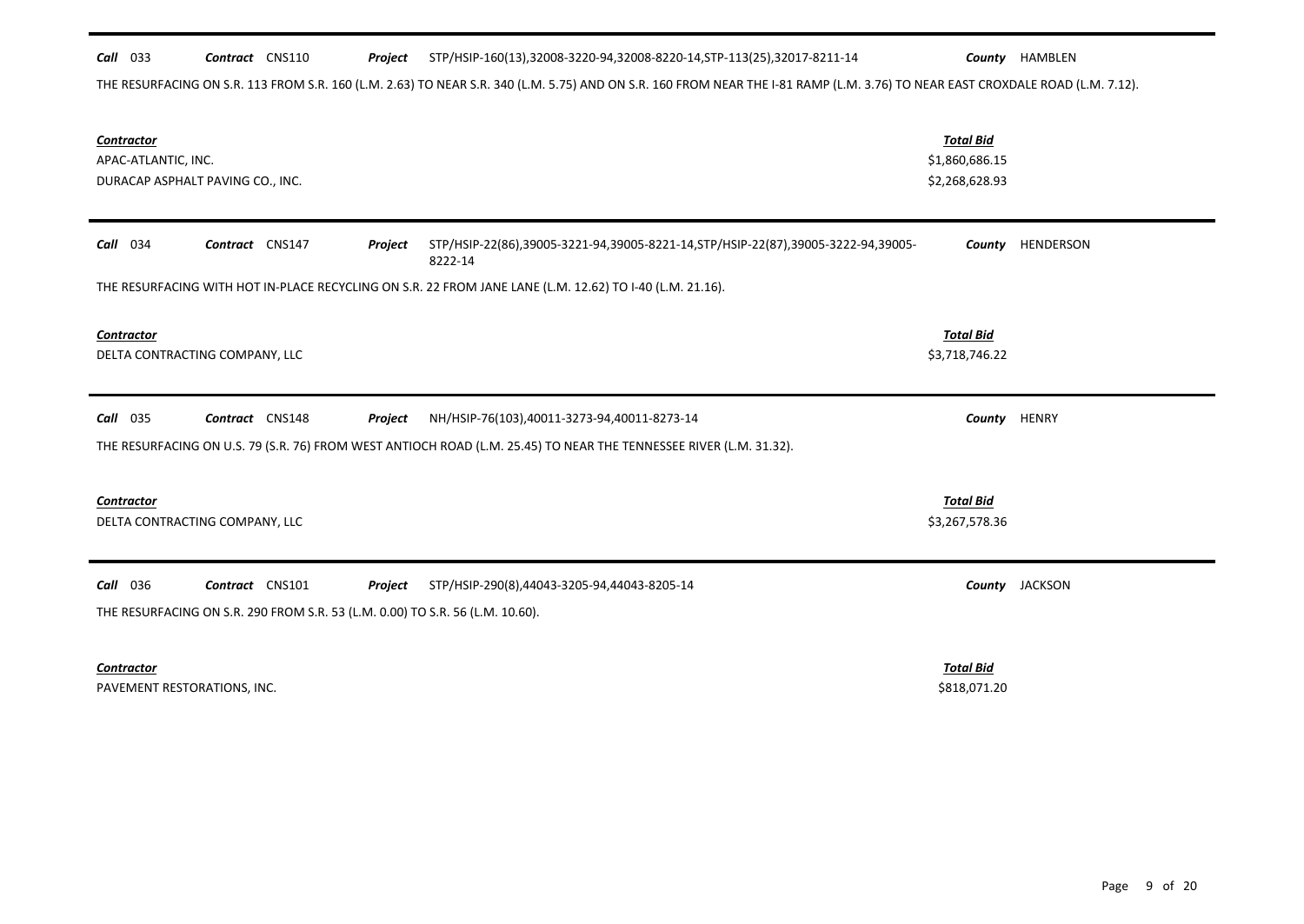## *Call* 037 *Contract* CNS111 *Project County* JEFFERSON STP/HSIP-139(10),45019-3211-94,45019-8211-14

THE RESURFACING ON S.R. 139 FROM U.S. 11E (S.R. 34) (L.M. 0.00) TO U.S. 25W (U.S. 70, S.R. 9) (L.M. 5.45).

*Contractor Total Bid* APAC-ATLANTIC, INC. \$771,535.10 DURACAP ASPHALT PAVING CO., INC. \$909,997.06 *Call* 038 *Contract* CNS087 *Project County* JEFFERSON STP-4500(28),45945-3690-14 THE STREAM MITIGATION AT LOCATIONS ON CLEAR CREEK, HALLS BRANCH AND UNNAMED TRIBUTARIES IN THE TOWN OF DANDRIDGE. *Contractor Total Bid* CHARLES BLALOCK & SONS, INC. Sand States and States and States and States and States and States and States and States and States and States and States and States and States and States and States and States and States and S *Call* 039 *Contract* CNS109 *Project County* KNOX HSIP-9(96),47014-3245-94,47014-4245-04 THE RESURFACING ON U.S. 25W (U.S. 70, S.R. 9) FROM NEAR CARTER PARK (L.M. 13.98) TO THE SEVIER COUNTY LINE (L.M. 17.06). *Contractor Total Bid* APAC-ATLANTIC, INC. \$437,393.25 DURACAP ASPHALT PAVING CO., INC. \$490,633.98 *Call* 040 *Contract* CNS125 *Project County* LAKE 48002-4230-04,HSIP-21(26),48002-3230-94 THE RESURFACING ON S.R. 21 FROM TIPTONVILLE FERRY ROAD (L.M. 0.00) TO THE OBION COUNTY LINE (L.M. 7.63). *Contractor Total Bid* FORD CONSTRUCTION COMPANY \$1,673,763.27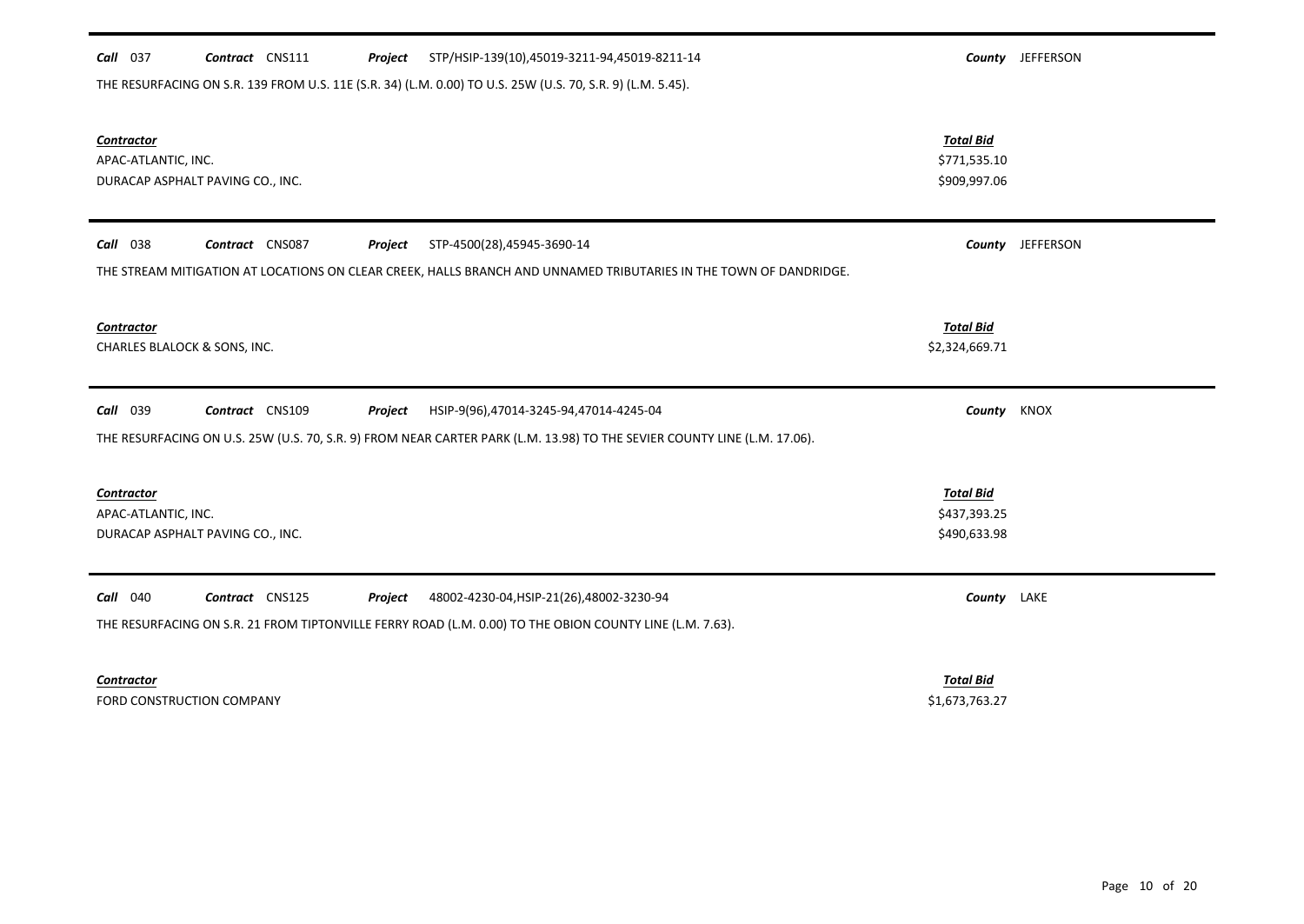|                                                                                                                                                | THE MISCELLANEOUS SAFETY IMPROVEMENTS INCLUDING RESURFACING ON CENTRAL ROAD AND CENTRAL CURVE ROAD FROM S.R. 19 (L.M. 0.00) TO CURVE-NANKIPOO ROAD (L.M. 8.04).                                                                                             |                |
|------------------------------------------------------------------------------------------------------------------------------------------------|-------------------------------------------------------------------------------------------------------------------------------------------------------------------------------------------------------------------------------------------------------------|----------------|
| <b>Contractor</b><br>FORD CONSTRUCTION COMPANY                                                                                                 | <b>Total Bid</b><br>\$1,215,792.55                                                                                                                                                                                                                          |                |
| $Call$ 042<br>Contract CNS117<br>Project<br>THE RESURFACING ON S.R. 20 FROM NAPIER ROAD (L.M. 14.05) TO THE LAWRENCE COUNTY LINE (L.M. 21.83). | County LEWIS<br>51001-4220-04, HSIP-20(70), 51001-3220-94                                                                                                                                                                                                   |                |
| <b>Contractor</b><br>ROGERS GROUP, INC.<br>WRIGHT PAVING CONTRACTORS, INC.<br>VOLUNTEER PAVING, LLC<br>TENNESSEE VALLEY PAVING CO., INC.       | <b>Total Bid</b><br>\$798,782.00<br>\$828,747.80<br>\$909,667.23<br>\$1,103,605.25                                                                                                                                                                          |                |
| Contract CNS163<br>$Call$ 043<br>Project                                                                                                       | 52004-4231-04, NH/HSIP-15(204), 52004-3231-94, 52004-8231-14<br>THE RESURFACING ON U.S. 64 (S.R. 15) FROM EAST OF OLD BETHEL ROAD (L.M. 10.30) TO WILSON PARKWAY (L.M. 15.07).                                                                              | County LINCOLN |
| <b>Contractor</b><br>LINCOLN PAVING, LLC<br>VOLUNTEER PAVING, LLC                                                                              | <b>Total Bid</b><br>\$1,499,826.75<br>\$1,688,396.29                                                                                                                                                                                                        |                |
| Contract CNS133<br>Call 044<br>Project                                                                                                         | 52009-4214-04, STP/HSIP-121(17), 52009-3214-94, 52009-8214-14, STP/HSIP-122(11), 52070-<br>3207-94,52070-8207-14<br>THE RESURFACING ON S.R. 121 FROM THE ALABAMA STATE LINE TO U.S. 64 (S.R. 15) AND ON S.R. 122 FROM S.R. 121 TO THE FRANKLIN COUNTY LINE. | County LINCOLN |
| <b>Contractor</b><br>LINCOLN PAVING, LLC<br>VOLUNTEER PAVING, LLC                                                                              | <b>Total Bid</b><br>\$1,599,126.96<br>\$1,675,466.95                                                                                                                                                                                                        |                |

*Call* 041 *Contract* CNS095 *Project County* LAUDERDALE HSIP-4900(63),49946-3404-94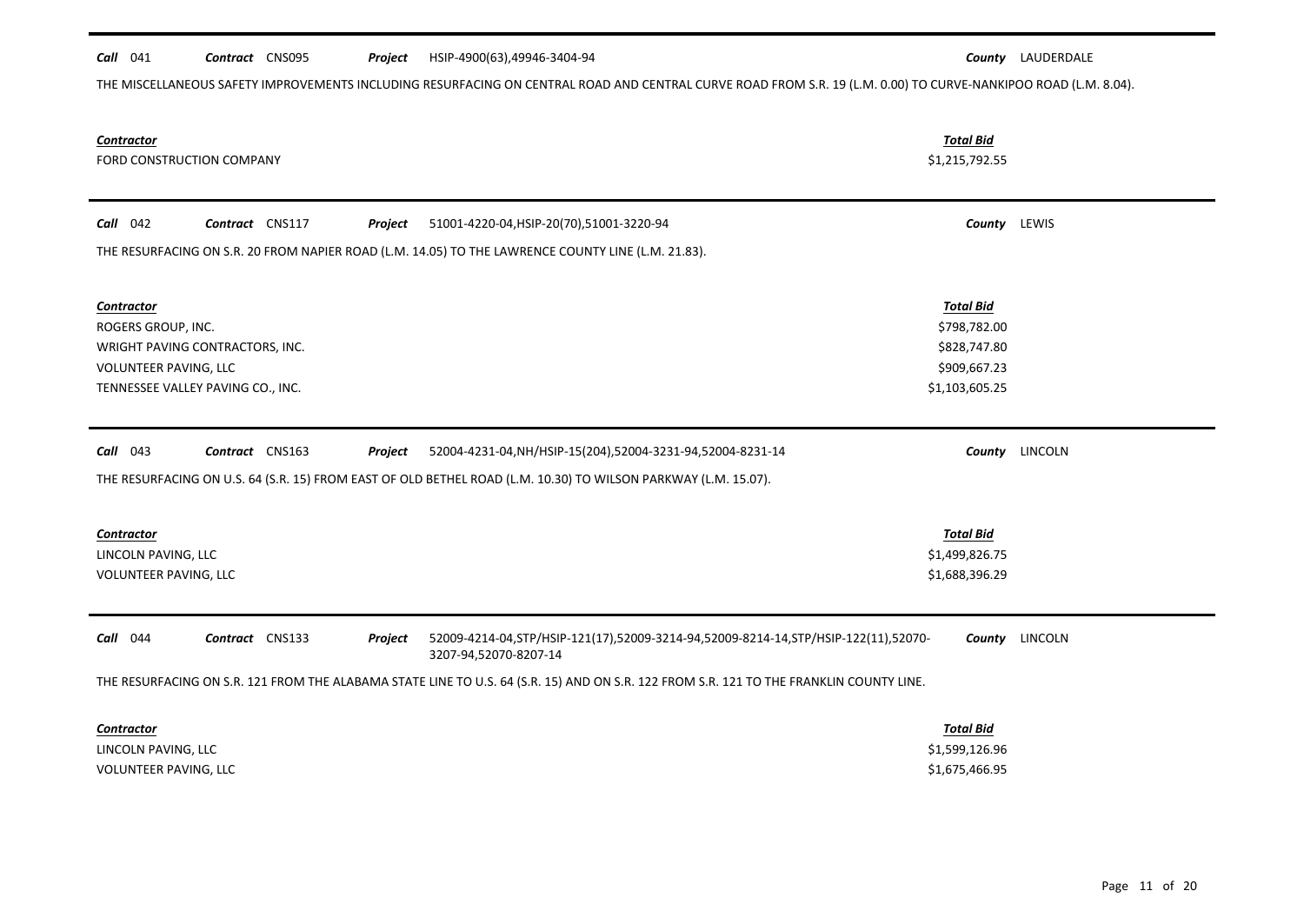| <b>Call</b> 045                                | Contract CNS104                                    | Project | 56005-4229-04,56012-4208-04,HSIP-262(12),56012-3208-94,HSIP-56(87),56005-3229-<br>94, STP/HSIP-261(18), 56011-3219-94, 56011-8219-14 |                                                      | County MACON          |
|------------------------------------------------|----------------------------------------------------|---------|--------------------------------------------------------------------------------------------------------------------------------------|------------------------------------------------------|-----------------------|
|                                                | THE RESURFACING ON S.R. 52, S.R. 261 AND S.R. 262. |         |                                                                                                                                      |                                                      |                       |
| Contractor<br>ROGERS GROUP, INC.               | VULCAN CONSTRUCTION MATERIALS, LLC                 |         |                                                                                                                                      | <b>Total Bid</b><br>\$2,113,783.00<br>\$2,502,977.00 |                       |
| <b>Call</b> 046                                | Contract CNS151                                    | Project | HSIP-197(12),57034-3207-94,57034-4207-04                                                                                             |                                                      | <b>County</b> MADISON |
|                                                |                                                    |         | THE RESURFACING ON S.R. 197 FROM U.S. 45 (S.R. 5) (L.M. 0.00) TO THE CHESTER COUNTY LINE (L.M. 10.29).                               |                                                      |                       |
| <b>Contractor</b><br>FORD CONSTRUCTION COMPANY | DELTA CONTRACTING COMPANY, LLC                     |         |                                                                                                                                      | <b>Total Bid</b><br>\$1,539,075.86<br>\$1,584,269.05 |                       |
| $Call$ 047                                     | Contract CNS156                                    | Project | 57008-4237-04, HSIP-5(110), 57008-3237-94                                                                                            |                                                      | <b>County</b> MADISON |
|                                                |                                                    |         | THE RESURFACING ON U.S. 45 (S.R. 5) FROM S.R. 186/S.R. 43 (L.M. 23.11) TO THE GIBSON COUNTY LINE (L.M. 26.32).                       |                                                      |                       |
| <b>Contractor</b><br>FORD CONSTRUCTION COMPANY | DELTA CONTRACTING COMPANY, LLC                     |         |                                                                                                                                      | <b>Total Bid</b><br>\$1,302,472.59<br>\$1,433,422.23 |                       |
| <b>Call</b> 048                                | Contract CNS102                                    | Project | STP/HSIP-108(100),58013-3236-94,58013-8236-14                                                                                        |                                                      | County MARION         |
|                                                |                                                    |         | THE RESURFACING ON S.R. 108 FROM NORTH OF COOKSTON ROAD (L.M. 7.67) TO THE GRUNDY COUNTY LINE (L.M. 11.01).                          |                                                      |                       |
| <b>Contractor</b><br>TINSLEY ASPHALT, LLC      |                                                    |         |                                                                                                                                      | <b>Total Bid</b><br>\$573,187.05                     |                       |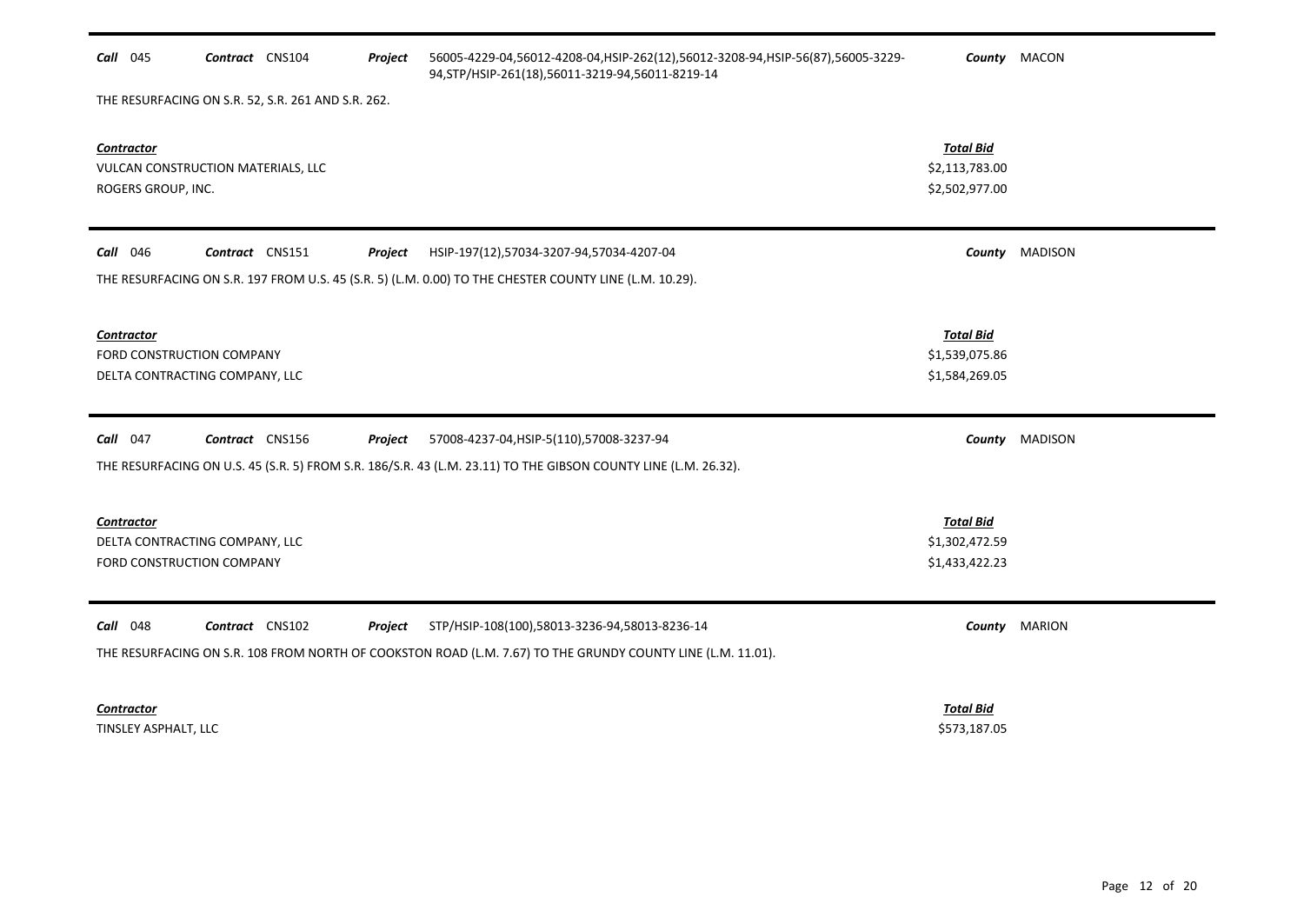### *Call* 049 *Contract* CNS137 *Project County* MARSHALL BRZ-5900(23),59951-3504-94

THE CONSTRUCTION OF A CONCRETE BOX BRIDGE ON HATCHETT HOLLOW ROAD OVER HATCHETT CREEK (L.M. 0.12) IN CORNERSVILLE.

| Contractor                             | Total Bid    |
|----------------------------------------|--------------|
| CONCRETE STRUCTURES, INC.              | \$257,107.50 |
| R. J. WATKINS & SON CONSTRUCTION, INC. | \$278,441.50 |
| ROGERS GROUP, INC.                     | \$304,621.25 |
| ADAMS CONTRACTING, LLC                 | \$319,280.05 |

## *Call* 050 *Contract* CNS113 *Project County* MAURY 60019-4209-04,60024-4211-04,HSIP-247(15),60024-3211-94,HSIP-247(16),60019-3209-94

THE RESURFACING ON S.R. 247 FROM S.R. 246 (L.M. 15.04) TO WEST OF CLEBURNE ROAD (L.M. 17.24) AND ON S.R. 247 FROM S.R. 7 (L.M. 5.73) TO EAST OF THE SNOW CREEK BRIDGE (L.M. 11.46).

| <b>Contractor</b>                  | <b>Total Bid</b> |
|------------------------------------|------------------|
| WRIGHT PAVING CONTRACTORS, INC.    | \$954,215.32     |
| ROGERS GROUP, INC.                 | \$968,326.90     |
| EUBANK ASPHALT PAVING & SEALING    | \$980,326.50     |
| <b>VOLUNTEER PAVING, LLC</b>       | \$1,040,800.95   |
| VULCAN CONSTRUCTION MATERIALS, LLC | \$1,143,120.75   |
| TENNESSEE VALLEY PAVING CO., INC.  | \$1,398,727.50   |

*Call* 051 *Contract* CNS154 *Project County* MAURY HSIP-970(10),60946-3437-94

THE MISCELLANEOUS SAFETY IMPROVEMENTS ON W 7TH STREET/PUBLIC SQUARE EBL/E 7TH STREET/E END STREET/IRON BRIDGE ROAD FROM S.R. 7 TO SOWELL MILL PIKE IN COLUMBIA.

| <b>Contractor</b>                  | Total Bid    |
|------------------------------------|--------------|
| VOLUNTEER PAVING, LLC              | \$165,375.48 |
| ROGERS GROUP, INC.                 | \$184,481.00 |
| WRIGHT PAVING CONTRACTORS, INC.    | \$200,759.80 |
| VULCAN CONSTRUCTION MATERIALS, LLC | \$298,528.45 |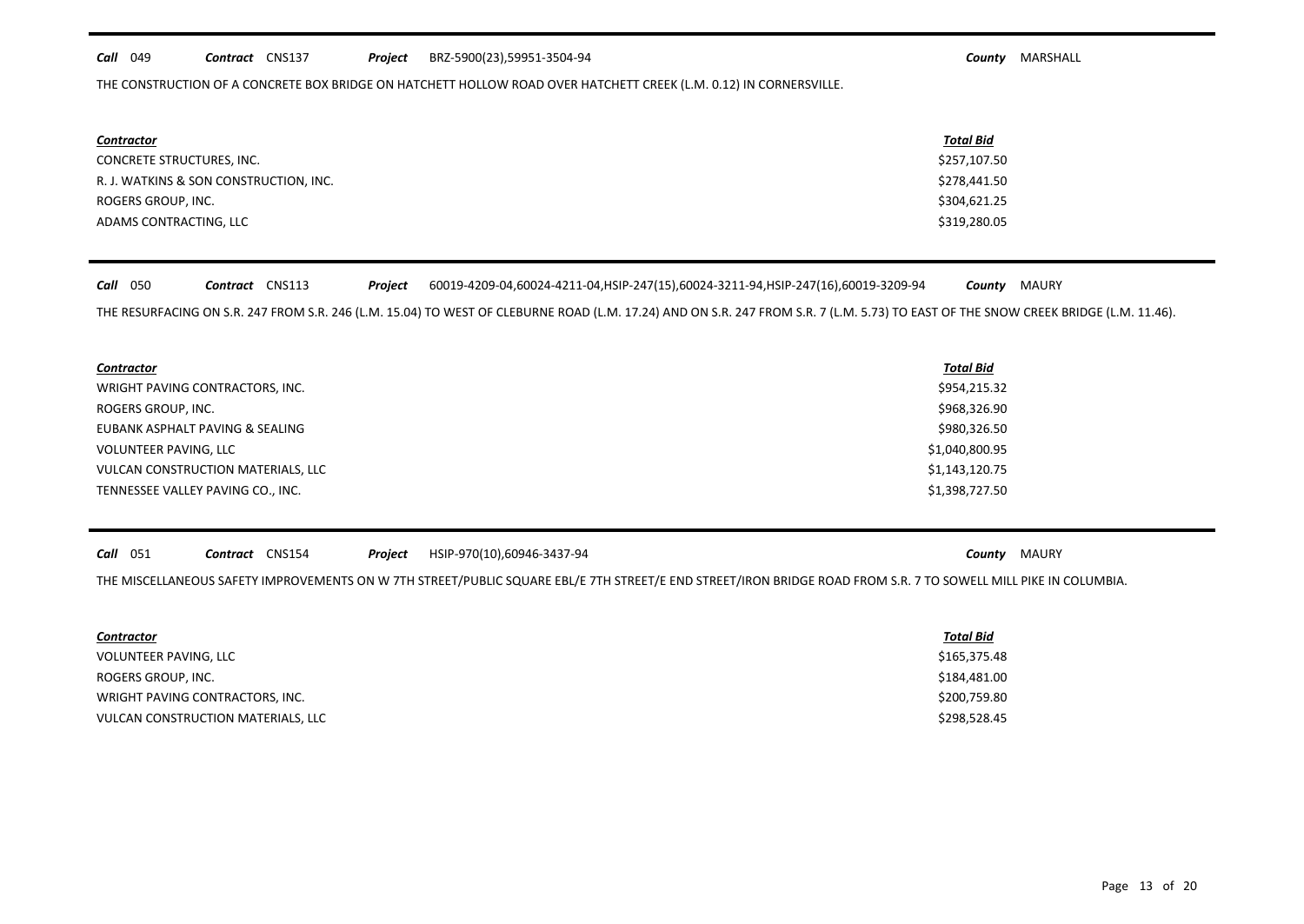| Call 052                                         | Contract CNS153                                                              | Project | NH/HSIP-15(200),55004-3243-94,55004-8243-14                                                                                   |                                    | <b>County MCNAIRY</b> |
|--------------------------------------------------|------------------------------------------------------------------------------|---------|-------------------------------------------------------------------------------------------------------------------------------|------------------------------------|-----------------------|
|                                                  |                                                                              |         | THE RESURFACING ON U.S. 64 (S.R. 15) FROM U.S. 45 (S.R. 5) (L.M. 12.53) TO BAKER ROAD (L.M. 14.39).                           |                                    |                       |
| <b>Contractor</b>                                | STANDARD CONSTRUCTION COMPANY, INC.                                          |         |                                                                                                                               | <b>Total Bid</b><br>\$1,096,207.85 |                       |
| Call 053                                         | Contract CNS124                                                              | Project | STP/HSIP-62(48),71016-3241-94,71016-8241-14,STP/HSIP-84(13),71009-3220-94,71009-<br>8220-14                                   |                                    | County PUTNAM         |
|                                                  |                                                                              |         | THE RESURFACING ON SR 62 FROM EAST OF MEADOW CREEK BRIDGE (L.M. 5.28) TO THE FENTRESS COUNTY LINE (L.M. 10.40).               |                                    |                       |
| <b>Contractor</b><br>PAVEMENT RESTORATIONS, INC. |                                                                              |         |                                                                                                                               | <b>Total Bid</b><br>\$860,288.90   |                       |
| Call 054                                         | Contract CNS112                                                              | Project | 72079-3213-04                                                                                                                 | County RHEA                        |                       |
|                                                  |                                                                              |         | THE IMPROVEMENT OF THE INTERSECTION ON U.S. 27 (S.R. 29) AT CAWOOD ROAD (L.M. 27.27), INCLUDING GRADING, DRAINAGE AND PAVING. |                                    |                       |
| <b>Contractor</b><br>ROGERS GROUP, INC.          |                                                                              |         |                                                                                                                               | <b>Total Bid</b><br>\$935,359.68   |                       |
| <b>Call</b> 055                                  | Contract CNS159                                                              | Project | 73100-4122-04                                                                                                                 |                                    | County ROANE          |
|                                                  | THE REPAIR OF THE BRIDGE ON WARRIOR DRIVE OVER I-40 (L.M. 1.20) IN HARRIMAN. |         |                                                                                                                               |                                    |                       |
| <b>Contractor</b>                                |                                                                              |         |                                                                                                                               | Total Bid                          |                       |
| SOUTHERN CONSTRUCTORS, INC.                      |                                                                              |         |                                                                                                                               | \$610,907.00                       |                       |
| JAMISON CONSTRUCTION, LLC                        |                                                                              |         |                                                                                                                               | \$635,887.50                       |                       |
|                                                  | MID-STATE CONSTRUCTION COMPANY, INC.                                         |         |                                                                                                                               | \$653,393.24                       |                       |
| TWIN K CONSTRUCTION, INC.                        |                                                                              |         |                                                                                                                               | \$758,490.08                       |                       |
| INTECH CONTRACTING, LLC                          |                                                                              |         |                                                                                                                               | \$784,351.10                       |                       |
|                                                  | BELL & ASSOCIATES CONSTRUCTION, L.P.                                         |         |                                                                                                                               | \$835,652.00                       |                       |
| SOUTHERN ROAD & BRIDGE, LLC                      |                                                                              |         |                                                                                                                               | \$1,214,937.00                     |                       |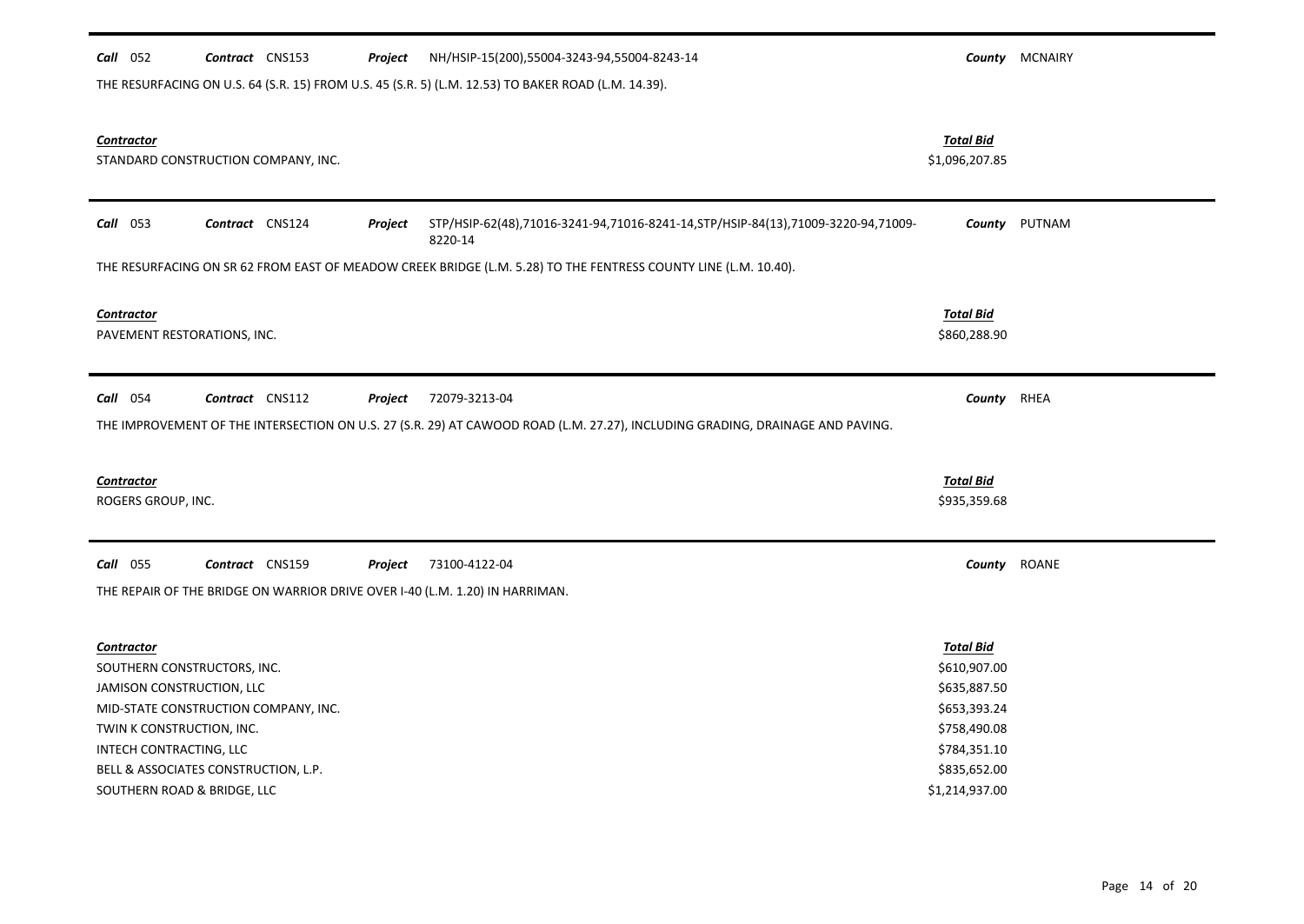| 056<br>Call<br>Contract CNS126     | NH/HSIP-11(97),74004-3233-94,74004-8233-14<br>Project                                                             | County ROBERTSON     |
|------------------------------------|-------------------------------------------------------------------------------------------------------------------|----------------------|
|                                    | THE RESURFACING ON U.S. 41 (S.R. 11) FROM THE DAVIDSON COUNTY LINE (L.M. 0.00) TO LIGHTS CHAPEL ROAD (L.M. 4.33). |                      |
| <b>Contractor</b>                  |                                                                                                                   | <b>Total Bid</b>     |
| VULCAN CONSTRUCTION MATERIALS, LLC |                                                                                                                   | \$1,282,823.00       |
| CHARLES DEWEESE CONSTRUCTION, INC  |                                                                                                                   | \$1,467,133.25       |
| ROGERS GROUP, INC.                 |                                                                                                                   | \$1,618,354.00       |
| HOOVER, INC.                       |                                                                                                                   | \$1,785,554.20       |
|                                    |                                                                                                                   |                      |
|                                    |                                                                                                                   |                      |
| <b>Call</b> 057<br>Contract CNS128 | Project<br>75006-4228-04, NH/HSIP-10(70), 75006-3228-94, 75006-8228-14                                            | RUTHERFORD<br>County |
|                                    | THE RESURFACING ON U.S. 231 (S.R. 10) FROM S.R. 268 (L.M. 17.90) TO THE WILSON COUNTY LINE (L.M. 24.97).          |                      |
|                                    |                                                                                                                   |                      |
| <b>Contractor</b>                  |                                                                                                                   | <b>Total Bid</b>     |
| HOOVER, INC.                       |                                                                                                                   | \$1,585,759.50       |
| VULCAN CONSTRUCTION MATERIALS, LLC |                                                                                                                   | \$1,590,871.50       |
|                                    |                                                                                                                   |                      |
|                                    |                                                                                                                   |                      |

THE RESURFACING ON S.R. 96 FROM MIDDLE TENNESSEE BOULEVARD (L.M. 12.72) TO S.R. 268 (L.M. 16.73).

| <b>Contractor</b>                  | <b>Total Bid</b> |
|------------------------------------|------------------|
| HOOVER. INC.                       | \$794,200.50     |
| VULCAN CONSTRUCTION MATERIALS, LLC | \$868,503.50     |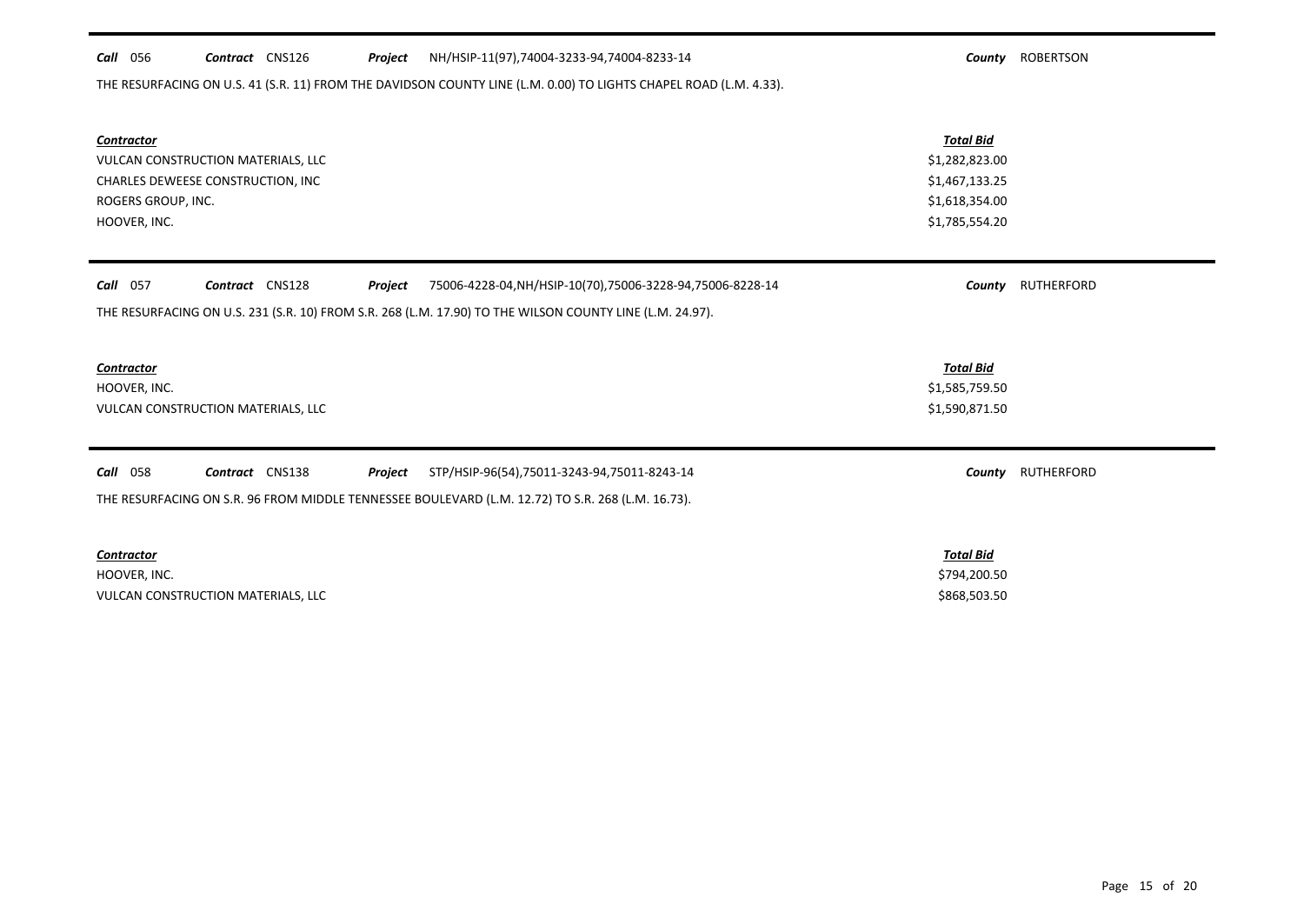## *Call* 059 *Contract* CNS127 *Project County* RUTHERFORD STP-99(48),75013-3247-14

THE GRADING, DRAINAGE, CONSTRUCTION OF BRIDGES, SIGNALS AND PAVING ON S.R. 99 FROM CASON LANE (L.M. 15.97) TO I-24 IN MURFREESBORO (L.M. 18.12).

| Contractor                                                                                                                                                                                                   | <b>Total Bid</b>         |
|--------------------------------------------------------------------------------------------------------------------------------------------------------------------------------------------------------------|--------------------------|
| DEMENT CONSTRUCTION COMPANY, LLC                                                                                                                                                                             | \$28,677,062.10          |
| CIVIL CONSTRUCTORS, LLC                                                                                                                                                                                      | \$28,716,724.25          |
| JONES BROS. CONTRACTORS, LLC                                                                                                                                                                                 | \$29,661,087.22          |
| BELL & ASSOCIATES CONSTRUCTION, L.P.                                                                                                                                                                         | \$30,272,497.69          |
| KIEWIT INFRASTRUCTURE SOUTH CO.                                                                                                                                                                              | \$36,908,864.86          |
| 060<br>Contract CNS106<br>Call<br>Project<br>76003-4263-04, STP/HSIP-63(64), 76003-3263-94, 76003-8263-14<br>THE RESURFACING ON S.R. 63 FROM U.S. 27 (S.R. 29) (L.M. 0.00) TO NEAR CORNER DRIVE (L.M. 2.63). | County SCOTT             |
| Contractor                                                                                                                                                                                                   | <b>Total Bid</b>         |
| ROGERS GROUP, INC.                                                                                                                                                                                           | \$1,118,329.76           |
| POTTER SOUTH EAST LLC                                                                                                                                                                                        | \$1,148,682.02           |
| $Call$ 061<br>Contract CNS103<br>Project<br>STP-8(54),77001-8245-14<br>THE RESURFACING ON U.S. 127 (S.R. 8) FROM THE HAMILTON COUNTY LINE (L.M. 0.00) TO NORTH OF PROGRESS DRIVE (L.M. 5.22).                | <b>County</b> SEQUATCHIE |
| <b>Contractor</b>                                                                                                                                                                                            | <b>Total Bid</b>         |
| ROGERS GROUP, INC.                                                                                                                                                                                           | \$824,908.75             |
| TALLEY CONSTRUCTION COMPANY, INC.                                                                                                                                                                            | \$948,067.88             |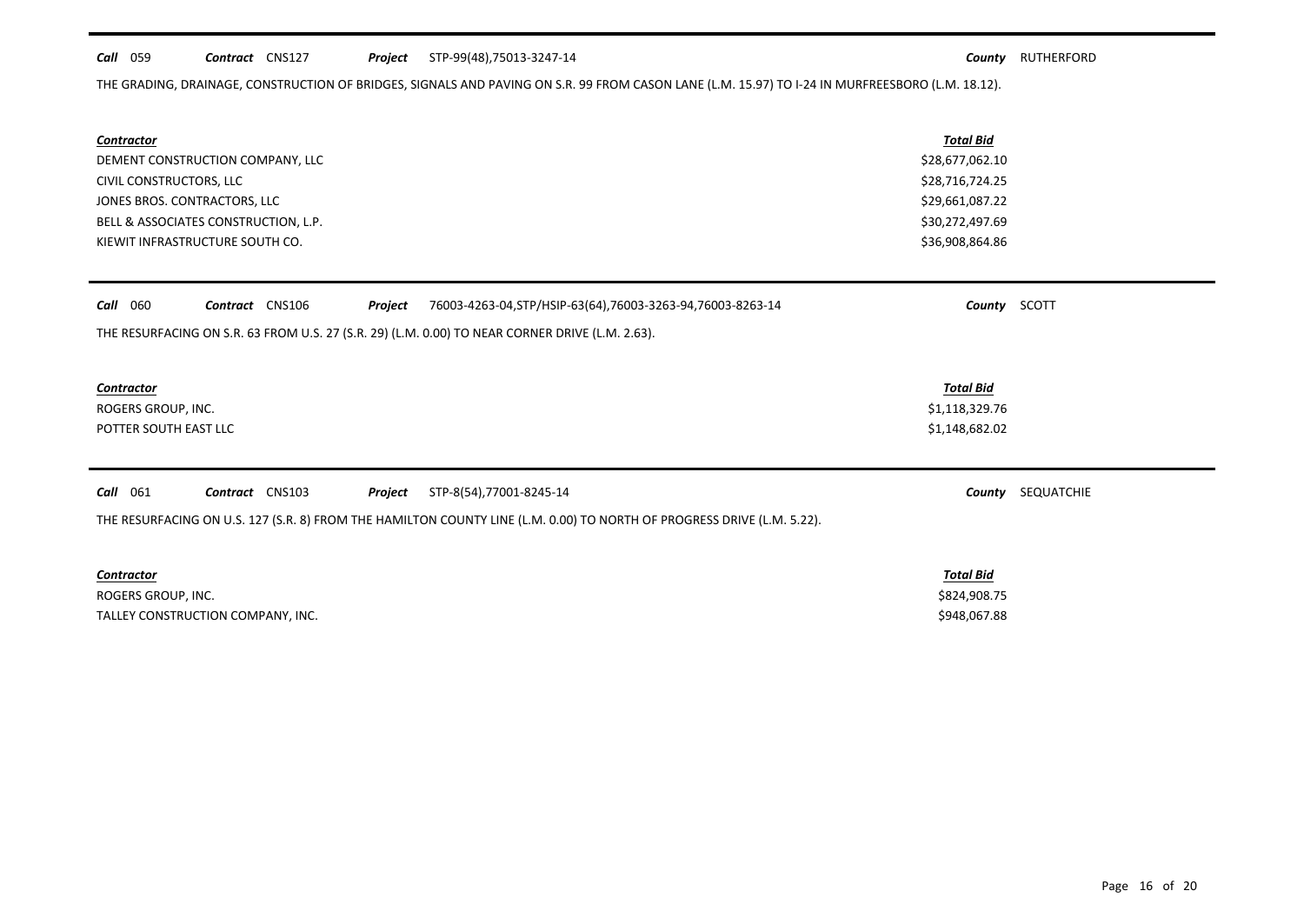## *Call* 062 *Contract* CNS013 *Project County* SEVIER 78046-3502-04

THE GRADING, DRAINAGE, CONSTRUCTION OF A CONCRETE I-BEAM BRIDGE AND PAVING ON WINFIELD DUNN PARKWAY/SNYDER ROAD FROM NORTH OF LENZ DRIVE TO NEAR HARDIN ROAD IN SEVIERVILLE.

| Contractor<br>TWIN K CONSTRUCTION, INC.<br>WHALEY CONSTRUCTION, LLC<br>CHARLES BLALOCK & SONS, INC.<br>BELL & ASSOCIATES CONSTRUCTION, L.P.                                                                  | <b>Total Bid</b><br>\$2,534,000.00<br>\$2,676,165.37<br>\$2,998,669.71<br>\$3,063,219.60 |                 |
|--------------------------------------------------------------------------------------------------------------------------------------------------------------------------------------------------------------|------------------------------------------------------------------------------------------|-----------------|
| Call 063<br>Contract CNS145<br>HSIP-357(3),82100-3205-94<br>Project<br>THE GRADING, DRAINAGE, SIGNALS AND PAVING ON S.R. 357 FROM SOUTH OF HOSPITALITY PLACE/FLAGSHIP DRIVE (L.M. 2.15) TO I-81 (L.M. 2.37). | County                                                                                   | SULLIVAN        |
| <b>Contractor</b><br>SUMMERS-TAYLOR, INC.<br>BAKER'S CONSTRUCTION SERVICES, INC.                                                                                                                             | <b>Total Bid</b><br>\$927,805.49<br>\$1,282,480.95                                       |                 |
| Call 064<br>Contract CNS122<br>STP/HSIP-358(12),82018-3221-94,82018-8221-14<br>Project                                                                                                                       |                                                                                          |                 |
| THE RESURFACING ON S.R. 358 FROM NEAR S.R. 394 (L.M. 5.98) TO U.S. 11E (U.S. 19, S.R. 34) (L.M. 9.45).                                                                                                       |                                                                                          | County SULLIVAN |
| Contractor<br>W-L CONSTRUCTION & PAVING, INC.<br>SUMMERS-TAYLOR, INC.                                                                                                                                        | <b>Total Bid</b><br>\$882,294.85<br>\$893,815.93                                         |                 |
| Call 065<br>Contract CNS108<br>Project<br>STP-34(114),82005-8247-14<br>THE RESURFACING ON U.S. 421 (S.R. 34) FROM NEAR THE HOLSTON RIVER BRIDGE (L.M. 28.28) TO THE JOHNSON COUNTY LINE (L.M. 35.60).        | County                                                                                   | SULLIVAN        |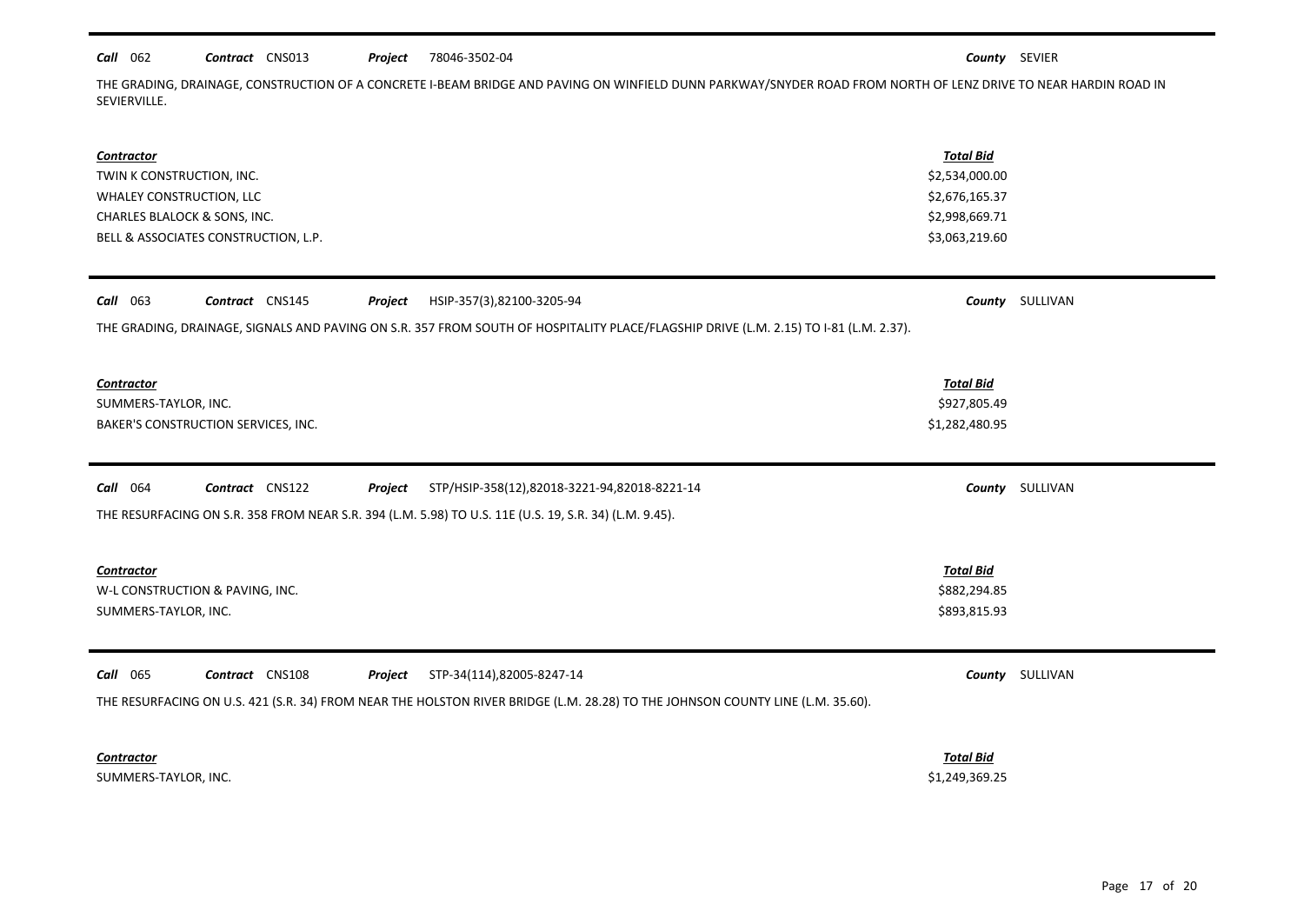#### *Call* 066 *Contract* CNS035 *Project County* SUMNER 83015-4211-04

THE RESURFACING ON S.R. 76 FROM THE ROBERTSON COUNTY LINE (L.M. 0.00) TO S.R. 25 (L.M. 3.91).

| Contractor<br>ROGERS GROUP, INC.<br>CHARLES DEWEESE CONSTRUCTION, INC<br>HOOVER, INC.                          | <b>Total Bid</b><br>\$532,378.00<br>\$536,641.85<br>\$774,031.00 |                         |
|----------------------------------------------------------------------------------------------------------------|------------------------------------------------------------------|-------------------------|
| <b>Call</b> 067<br>Contract CNS157<br>NH/HSIP-14(64),84003-3220-94,84003-8220-14<br>Project                    |                                                                  | County TIPTON           |
| THE RESURFACING WITH HOT IN-PLACE RECYCLING ON S.R. 14 FROM S.R. 59 (L.M. 9.00) TO NEAR S.R. 179 (L.M. 11.85). |                                                                  |                         |
| <b>Contractor</b><br>LEHMAN-ROBERTS COMPANY                                                                    | <b>Total Bid</b><br>\$933,480.50                                 |                         |
| Call 068<br>Contract CNS118<br>NH/HSIP-376(5),85003-3206-94,85003-8206-14<br>Project                           |                                                                  | <b>County</b> TROUSDALE |
| THE RESURFACING ON U.S. 231 (S.R. 376) FROM S.R. 10 (L.M. 0.00) TO THE SUMNER COUNTY LINE (L.M. 4.47).         |                                                                  |                         |
| <b>Contractor</b><br>ROGERS GROUP, INC.<br>VULCAN CONSTRUCTION MATERIALS, LLC                                  | <b>Total Bid</b><br>\$741,709.00<br>\$892,552.00                 |                         |
| <b>Call</b> 069<br>Contract CNS161<br>90085-4168-04, NH-I-26(71), 90085-8168-44<br>Project                     |                                                                  | County WASHINGTON       |
| THE RESURFACING ON I-26 FROM S.R. 354 (L.M. 6.79) TO S.R. 67 (L.M. 14.08).                                     |                                                                  |                         |
| <b>Contractor</b><br>SUMMERS-TAYLOR, INC.                                                                      | <b>Total Bid</b><br>\$6,961,645.55                               |                         |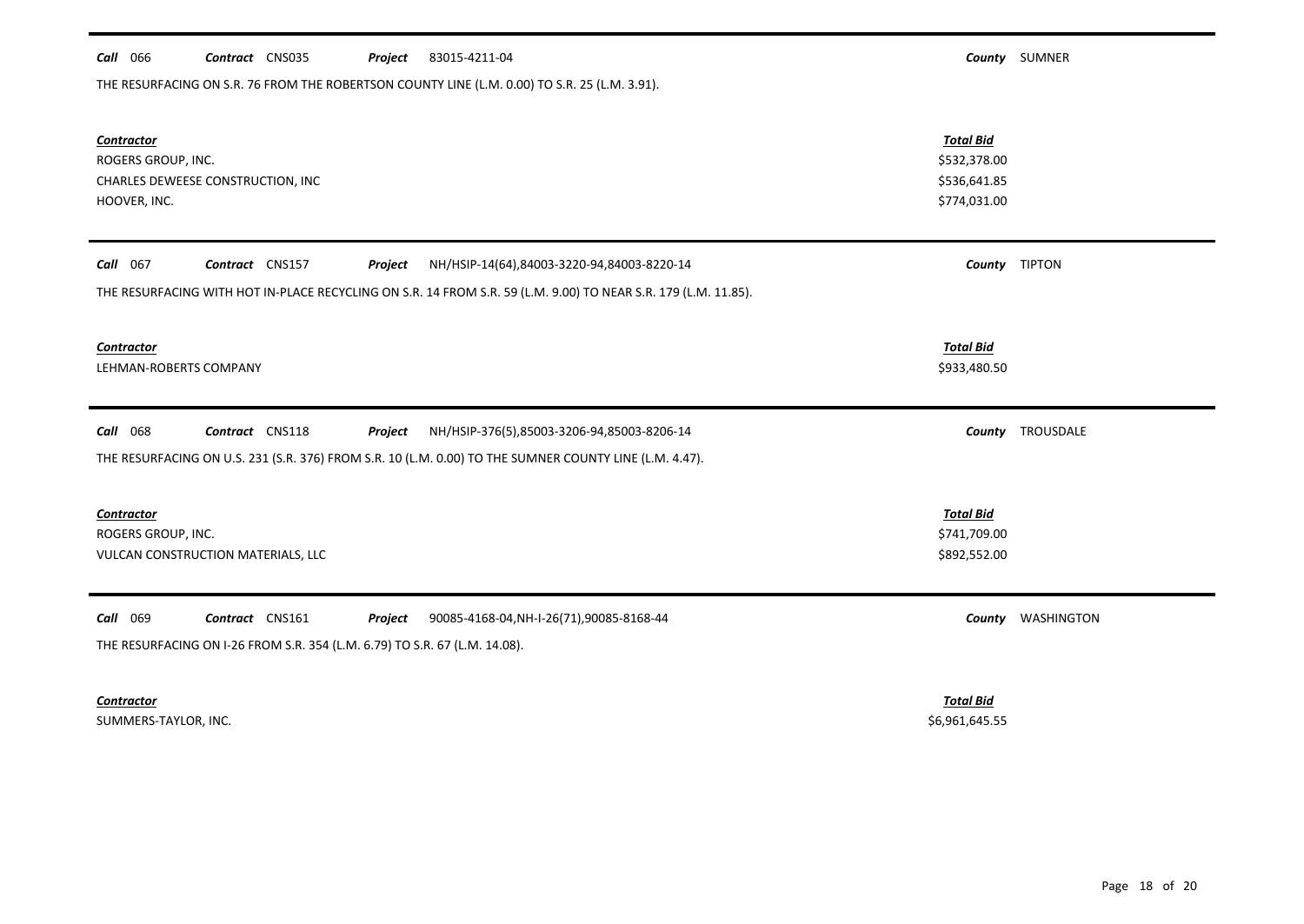| <b>Call</b> 070<br>Contract CNS120<br>Project                                                     | 91001-4231-04, HSIP-13(75), 91001-3231-94                                                                          | County                             | WAYNE          |
|---------------------------------------------------------------------------------------------------|--------------------------------------------------------------------------------------------------------------------|------------------------------------|----------------|
| THE RESURFACING ON S.R. 13 FROM NORTH OF HOUSTON SMITH ROAD (L.M. 5.80) TO S.R. 203 (L.M. 12.21). |                                                                                                                    |                                    |                |
| Contractor<br>ROGERS GROUP, INC.                                                                  |                                                                                                                    | <b>Total Bid</b><br>\$994,982.00   |                |
| <b>Call</b> 071<br>Contract CNS158<br>Project                                                     | HSIP-228(21),91014-3212-94,91014-4212-04                                                                           | County                             | WAYNE          |
| THE RESURFACING ON S.R. 228 FROM BEECH CREEK ROAD (L.M. 5.00) TO S.R. 13 (L.M. 11.10).            |                                                                                                                    |                                    |                |
| Contractor<br>DELTA CONTRACTING COMPANY, LLC                                                      |                                                                                                                    | <b>Total Bid</b><br>\$1,160,038.00 |                |
| Call 072<br>Contract CNS136<br>Project                                                            | 92003-4271-04, HSIP-372(11), 92003-3271-94                                                                         |                                    | County WEAKLEY |
| THE RESURFACING ON S.R. 372 FROM S.R. 431 (L.M. 1.91) TO S.R. 43 (L.M. 5.87).                     |                                                                                                                    |                                    |                |
| Contractor<br>FORD CONSTRUCTION COMPANY                                                           |                                                                                                                    | <b>Total Bid</b><br>\$1,841,966.61 |                |
| Call 073<br>Contract CNS134<br>Project                                                            | 92005-4222-04,92007-4221-04,92008-4212-04,92239-4202-04,HSIP-118(11),92008-3212-<br>94, HSIP-54(41), 92005-3222-94 |                                    | County WEAKLEY |
| THE RESURFACING ON S.R. 239, S.R. 89, S.R. 54 AND S.R 118.                                        |                                                                                                                    |                                    |                |
| <b>Contractor</b><br>FORD CONSTRUCTION COMPANY                                                    |                                                                                                                    | <b>Total Bid</b><br>\$1,698,945.29 |                |